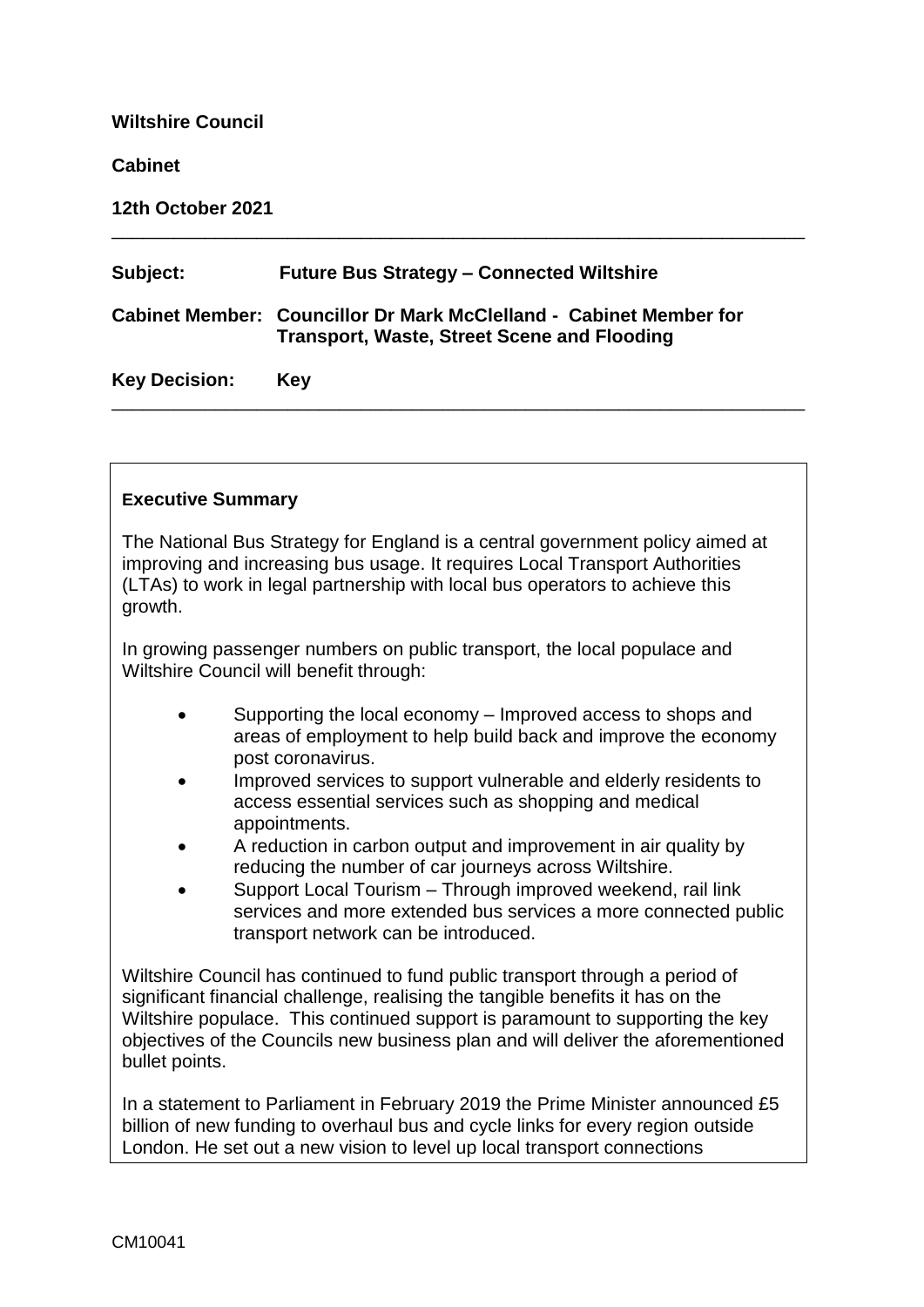#### **Subsidised Bus Service Fund**

Funding for supported bus services in 2020-21 was given to local authorities as revenue support to help provide more bus services in their area as an initial stage of the package. In February 2020 Wiltshire was grant funded £671k from this fund.

## **Rural Mobility Fund (RMF)**

As part of the National Bus Strategy the government is keen to further experiment with Demand Responsive Transport (DRT).

Wiltshire has a good track record of delivering DRT whereby it operates five schemes currently, the largest being that in the Pewsey Vale. Wiltshire is one of 17 local authorities who successfully bid against the £20 million pot and managed to secure £1.2 million to enhance the demand responsive bus network in the Pewsey Vale. A summary outline of what is proposed is outlined further in this report.

## **National Bus Strategy (NBS)**

The centrepiece of the Prime Minister's announcement was revealed in March 2021 with the publication of **Bus Back Better** – A National Bus Strategy for England, which sets out an ambitious vision to dramatically improve bus services in England outside London through greater local leadership, to reverse the recent shift in journeys away from public transport and encourage passengers back to bus.

## **Proposals**

It is recommended that Cabinet:

- (i) Agrees to the Subsidised Bus Service Fund being committed as defined in the table in paragraph 22
- (ii) Notes the progress on the Rural Mobility Fund (RMF) project and that a further progress report will be submitted in the future.
- (iii) Agrees that Wiltshire's Bus Service Improvement Plan (BSIP) **(Appendices 1 and 4),** which will form the backbone of our future Bus strategy – Connected Wiltshire, is submitted to the DfT by 31 October 2021.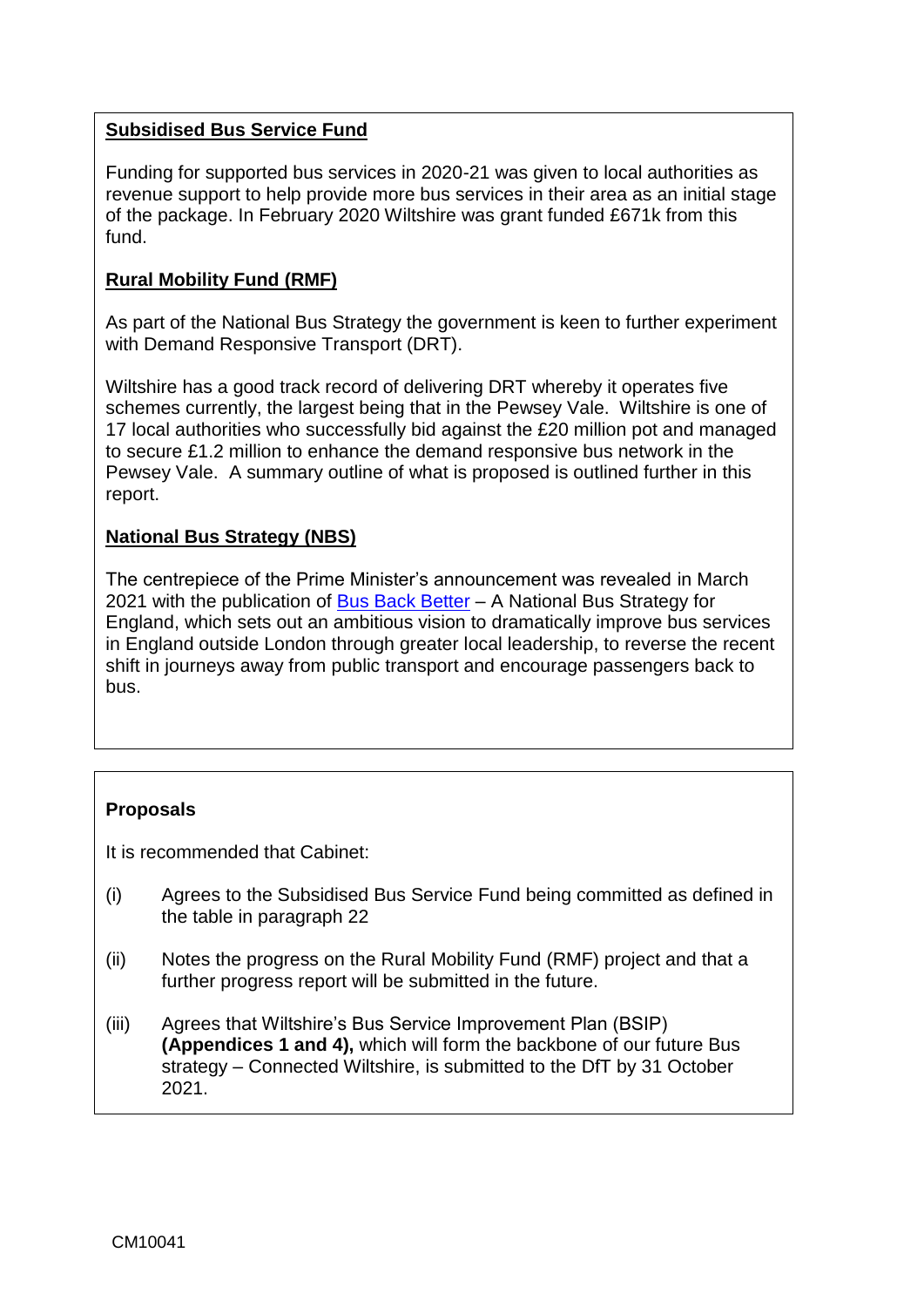## **Reason for Proposals**

To ensure that:

- 1. Access to employment, particularly for lower paid workers is supported in order to grow the economy at what is a critical economic point.
- 2. Local residents and visitors to the county are suitably connected in order to facilitate essential trips, support the vulnerable and have access to employment.
- **Lacker Council Enacted in Wiltshire.** 3. The vision set out by government to grow bus usage nationally can be
- 4. Public transport is supported appropriately, in order to meet Wiltshire Council's carbon neutrality target and contributes towards increased modal shift.

#### **Terence Herbert Chief Executive**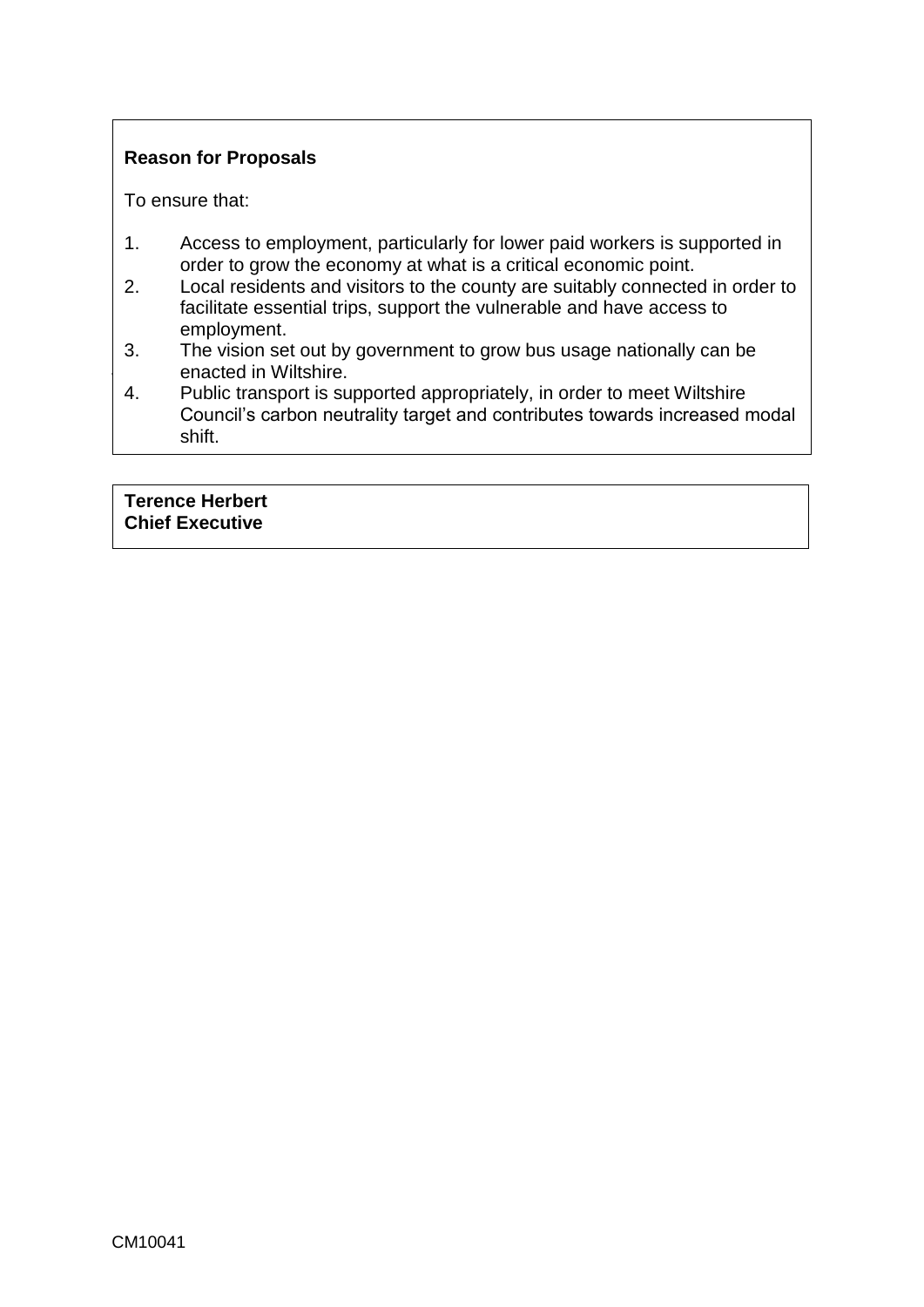| <b>Wiltshire Council</b> |                                                                                                                          |  |  |
|--------------------------|--------------------------------------------------------------------------------------------------------------------------|--|--|
| <b>Cabinet</b>           |                                                                                                                          |  |  |
| 12th October 2021        |                                                                                                                          |  |  |
| Subject:                 | <b>Future Bus Strategy - Connected Wiltshire</b>                                                                         |  |  |
|                          | Cabinet Member: Councillor Dr Mark McClelland – Cabinet Member for<br><b>Transport, Waste, Street Scene and Flooding</b> |  |  |
| <b>Key Decision:</b>     | Key                                                                                                                      |  |  |

#### **Purpose of Report**

- 1. The National Bus Strategy for England is a central government policy aimed at improving and increasing bus usage. It requires Local Transport Authorities (LTAs) to work in legal partnership with local bus operators to achieve this growth.
- 2. In growing passenger numbers on public transport, the local populace and Wiltshire Council will benefit through:
	- Supporting the local economy Improved access to shops and areas of employment to help build back and improve the economy post coronavirus.
	- Improved services to support vulnerable and elderly residents to access essential services such as shopping and medical appointments.
	- A reduction in carbon output and improvement in air quality by reducing the number of car journeys across Wiltshire.
	- Support Local Tourism Through improved weekend, rail link services and more extended bus services a more connected public transport network can be introduced.
- 3. It is recommended that Cabinet:
- (i) Agrees to the Subsidised Bus Service Fund being committed as defined in the table in paragraph 22
- (ii) Notes the progress on the Rural Mobility Fund (RMF) project and that a further progress report will be submitted in the future.
- (iii) Agrees that Wiltshire's Bus Service Improvement Plan (BSIP) **(Appendices 1 and 4),** which will form the backbone of our future Bus strategy – Connected Wiltshire, is submitted to the DfT by 31 October 2021.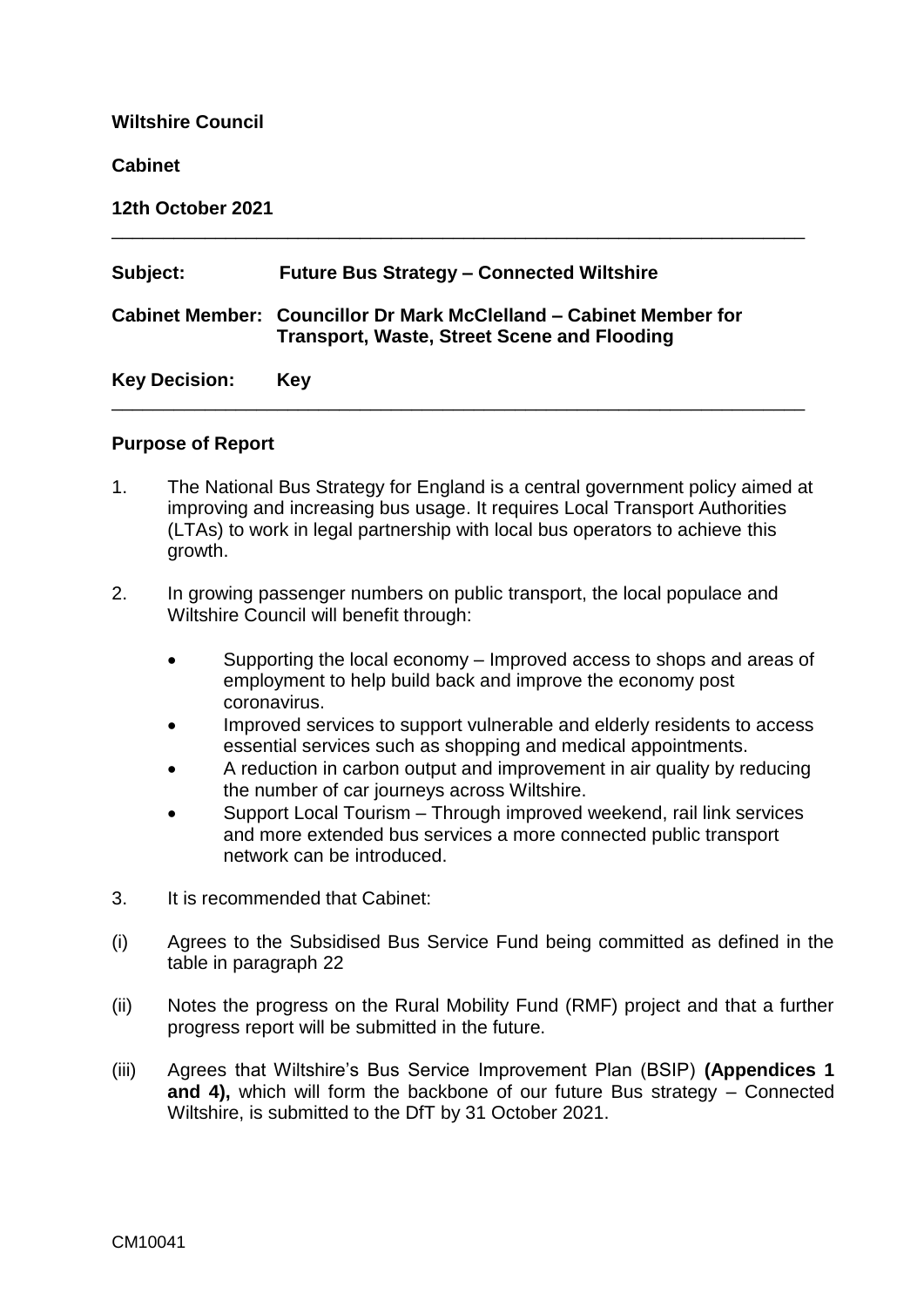## **Relevance to the Council's Business Plan**

4. The Wiltshire future Bus Strategy – Connected Wiltshire is relevant to all of Wiltshire Councils Business Plan's outcomes:

## *A thriving economy:*

- Support the local economy by making it easy and affordable for workers, shoppers and visitors to access local centres and facilitate development growth by helping to facilitate the planned housing and employment growth set out in the Wiltshire Core Strategy. This will likely take the form of a regular internal working group from all areas of the Place Directorate to ensure that public transport is being considered when developing schemes in a more joined up approach.
- Improve journey time reliability for road users by removing some car trips from the highway network and therefore reducing congestion and delays.

#### *Empowered People & a Resilient Society:*

- By ensuring improved access to public transport is introduced, social mobility will be improved and elderly and more vulnerable members of our community can live independently for longer reducing pressure on social care services.
- Enable local groups to operate community and voluntary transport schemes particularly to provide local access and safety net transport services to meet needs that cannot be effectively provided by other means, such as the Link schemes.
- Help support Community Rail Partnerships (CRP's) to improve stations and train services, by including Wiltshire's Rail operators and the CRP's in stakeholder discussions when considering public transport.
- Ensure that local communities have a much more significant say in how public transport is shaped and delivered in Wiltshire.
- Communities will have a significant voice when service delivery has not met their expectations.
- Provide access to key services and facilities for Protected Characteristics groups as defined by the Equality Act 2010.

#### *Sustainable Environment*:

- Enhance the built and natural environment by reducing greenhouse gas emissions and air quality pollutants from buses.
- By increasing the number of passenger trips made by public transport to 10% more than pre pandemic levels, this will contribute significantly to the Councils overall pledge for Wiltshire to be carbon neutral.

## **Background**

5. In a statement to Parliament in February 2019 the Prime Minister announced £5 billion of new funding to overhaul bus and cycle links for every region outside London. He set out a new vision to level up local transport connections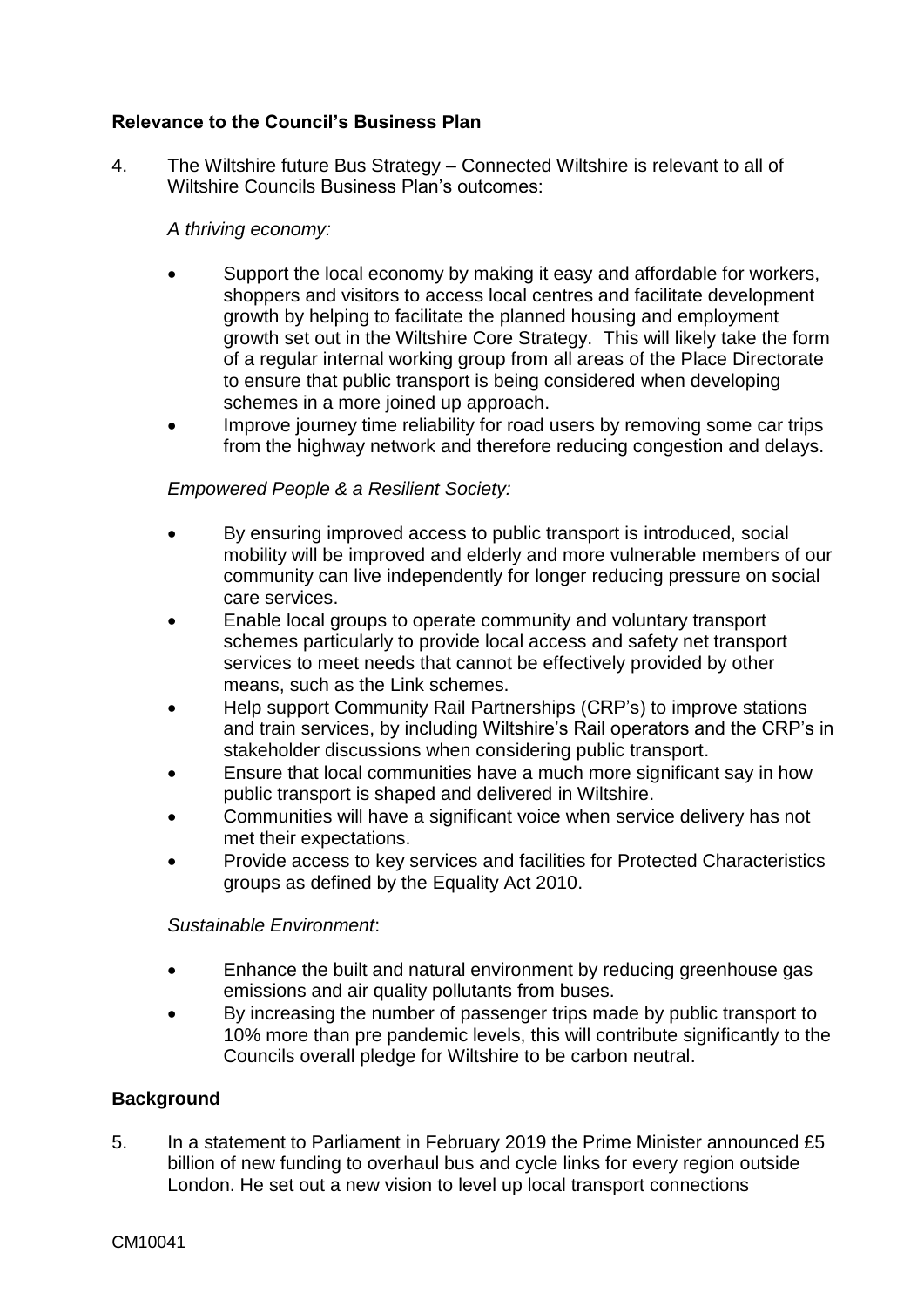throughout the country, making every-day journeys easier, greener and more convenient.

6. [A Better Deal for Bus Users,](https://www.gov.uk/government/publications/a-better-deal-for-bus-users/a-better-deal-for-bus-users) published in February 2020, set out a package of ambitious and innovative actions to meet the needs and demands of the travelling public, which included:

#### **Subsidised Bus Service Fund**

- 7. Funding for supported bus services in 2020-21 was given to local authorities as revenue support to help provide more bus services in their area as an initial stage of the package. In February 2020 Wiltshire was grant funded £671k from this fund.
- 8. The Government expects this funding to be used to improve the provision of local bus services in their area in one or more of the following ways:
	- to improve current local bus services for instance increasing evening or weekend frequencies or supporting additional seasonal services in tourist areas.
	- to restore lost bus routes, where most needed, to ensure people have access to public transport services.
	- to support new bus services, or extensions to current services, to access e.g., new housing, employment opportunities, healthcare facilities etc.
- 9. The work done on this funding stream commenced this year, as it was not appropriate to seek to build, improve or enhance bus services during the pandemic when the travelling public were being advised to stay at home and avoid personal contact.
- 10. Following a consultation exercise with Wiltshire Councillors and local town and parish councils, 68 responses were received, along with 29 from members of the public, amounting to nearly 400 individual suggestions.
- 11. This funding must be committed by 31 March 2022 and should be spent by 31 March 2023.

## **Rural Mobility Fund (RMF)**

- 12. As part of the National Bus Strategy the government is keen to further experiment with Demand Responsive Transport (DRT).
- 13. Wiltshire has a good track record of delivering DRT whereby it operates five schemes currently, the largest being that in the Pewsey Vale. Wiltshire is one of 17 local authorities who successfully bid against the £20 million pot and managed to secure £1.2 million to enhance the demand responsive bus network in the Pewsey Vale. A summary outline of what is proposed is outlined further in this report.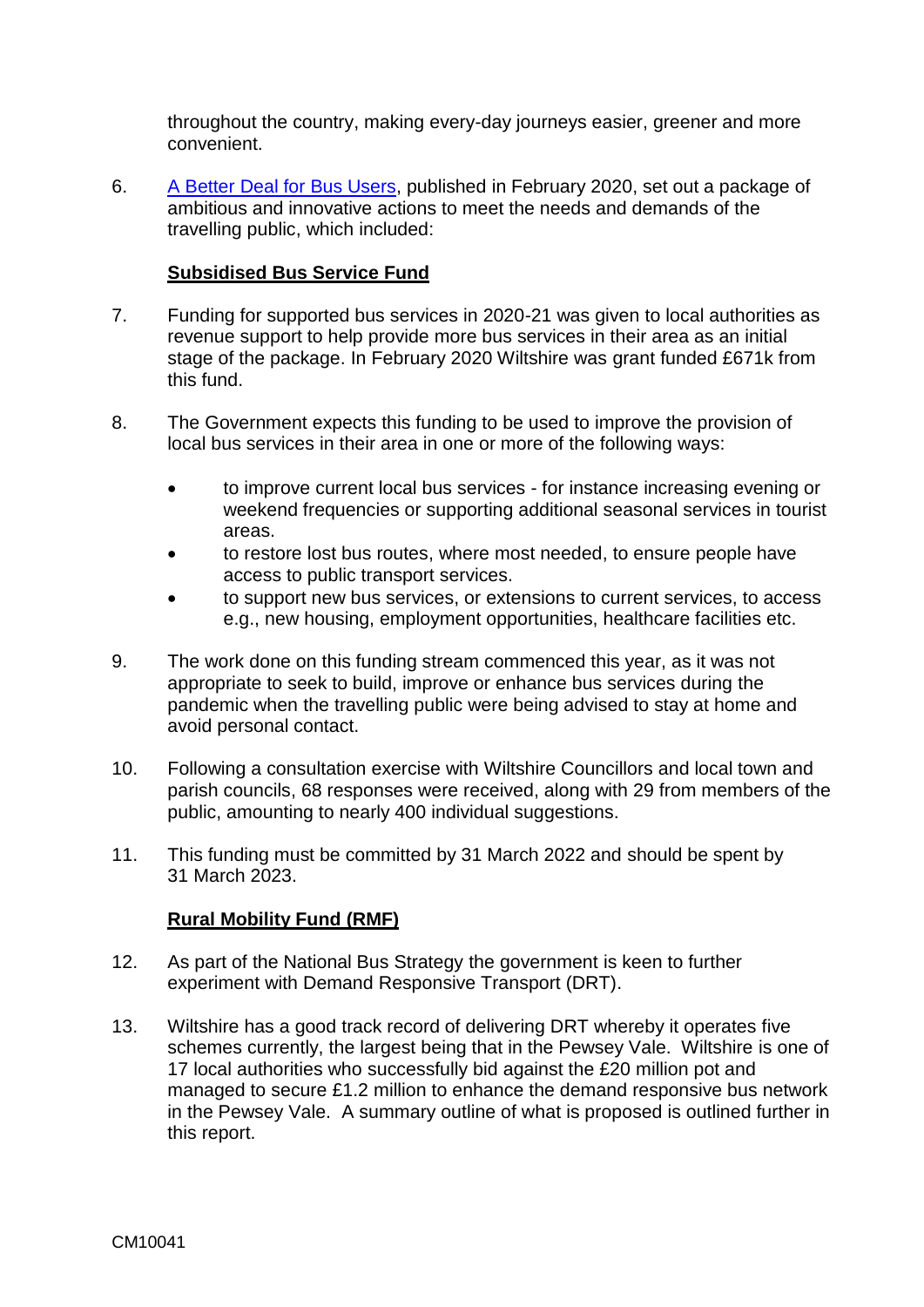## **National Bus Strategy (NBS)**

- 14. The centrepiece of the Prime Minister's announcement was revealed in March 2021 with the publication of [Bus Back Better](https://www.gov.uk/government/publications/bus-back-better) – A National Bus Strategy for England, which sets out an ambitious vision to dramatically improve bus services in England outside London through greater local leadership, to reverse the recent shift in journeys away from public transport and encourage passengers back to bus.
- 15. LTAs and local bus operators must work at pace with local communities to plan and deliver a fully integrated service.

The key goals of the NBS are making services:

- more frequent, with turn-up-and-go services on major routes and feeder or demand-responsive services to lower-density places.
- faster and more reliable, with bus priority wherever necessary and where there is room.
- cheaper, with more low, flat fares in towns and cities, lower point-to-point fares elsewhere, and more daily price capping everywhere.
- more comprehensive, with overprovision on a few corridors reduced to boost provision elsewhere and better services in the evenings and weekends, not necessarily with conventional buses.
- easier to understand, with simpler routes, common numbering, coordinated timetable change dates, good publicity, and comprehensive information online.
- easier to use, with common tickets, passes and daily capping across all operators, simpler fares, contactless payment and protection of bus stations.
- better integrated with other modes and each other, including more bus-rail interchange and integration and inter-bus transfers.
- 16. The NBS requires each LTA to produce a BSIP by 31 October 2021.
- 17. BSIPs should describe in outline how LTAs and operators in an area can achieve the overarching goal of the NBS - to grow bus patronage: both to build it back after the pandemic and then to increase it and raise buses' mode share.
- 18. The BSIP is a high-level document setting out the ambition for bus held by the LTA and the local bus operators.
- 19. The BSIP is enacted through, legally binding, Enhanced Partnership (EP) between the LTA and the local bus operators. This will be the subject of on-going discussions between Wiltshire Council and the bus operators and will be brought back to committee in February or March 2022.

#### **Main Considerations for the Council**

#### **Subsidised Bus Service Funding**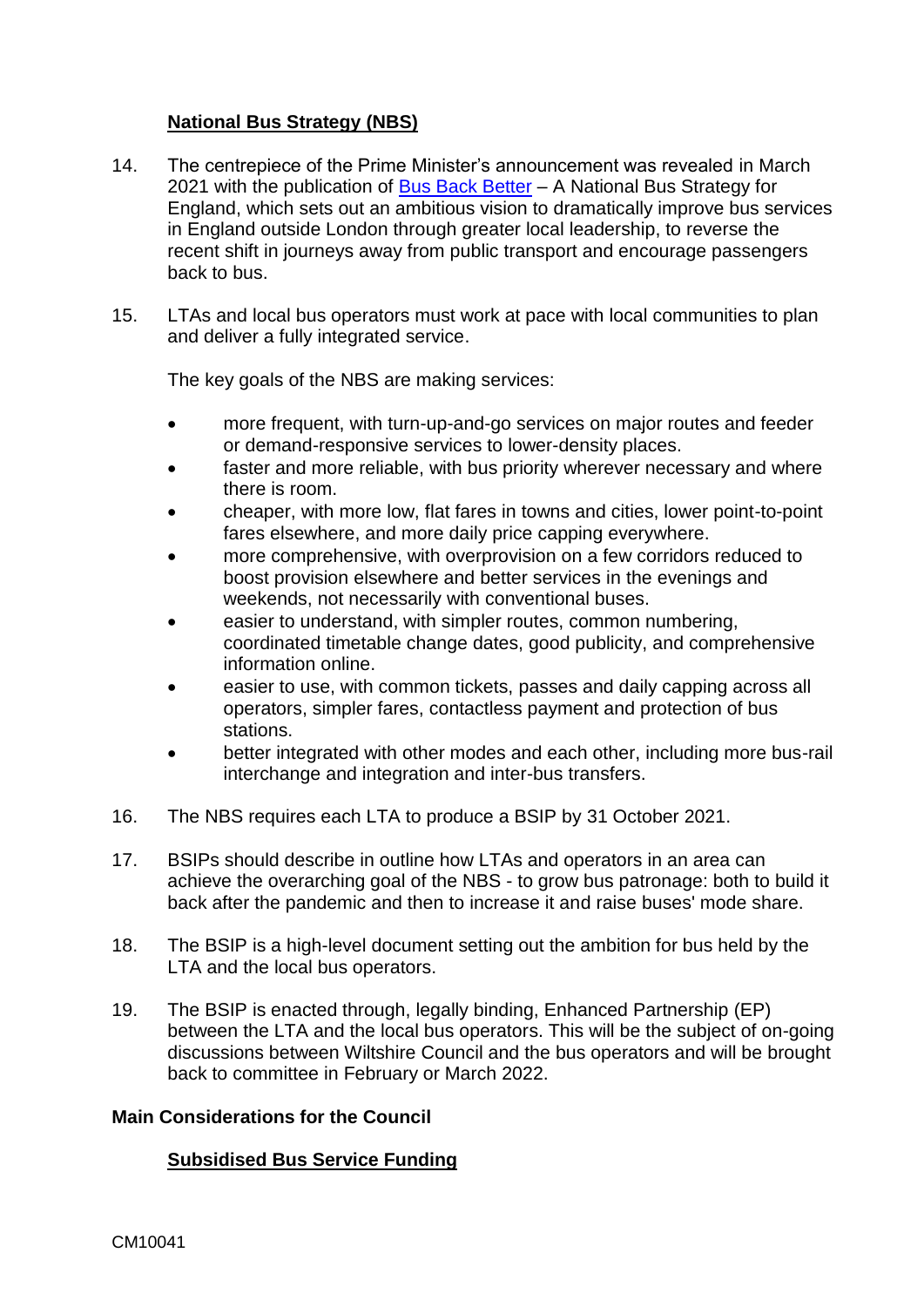- 20. Following analysis of the consultation responses a number of suggestions did not meet the requirements of the grant terms and conditions for this particular funding stream. However, all responses provided valuable insight, ideas and requests, which will help define Wiltshire's BSIP, and the subsequent EP's.
- 21. The schemes that have been considered below all meet the key criteria for Wiltshire's supported bus network as defined in the Executive summary.
- 22. The scale of the response means that the funding is insufficient to proceed with all the in-scope suggestions. But all scheme suggestions that cannot be progressed at this stage will be rolled over into the BSIP, and this grant should be seen as merely the first round of improvements. Some schemes will be funded through Section 106 monies and have been included in the final list seeking Cabinet approval to proceed, as they dovetail with other schemes suggested, or with procurement that is required in that particular area.

The list of chosen schemes is described in the table below:

| Area                                        | Improvement proposal                                                                                                                                  |
|---------------------------------------------|-------------------------------------------------------------------------------------------------------------------------------------------------------|
| Chippenham                                  | Additional journeys on Chippenham town services,<br>including early/later trips.                                                                      |
| Chippenham                                  | New Public Transport service to Birds Marsh Estate<br>$(s106$ funding).                                                                               |
| Calne                                       | Complete Review of services 40, 42 and 43 in the<br>Calne area to include Abberd Way and link to<br>Kingsbury Green School (using s106 funding).      |
| <b>Cricklade, Purton</b>                    | Re-instatement of hourly timetable on service 53<br>(Swindon - Purton - Cricklade) and introduction of<br>evening journeys.                           |
| Royal Wootton Bassett, Calne,<br>Chippenham | Review of evening timetable on service 55 (Swindon -<br>Royal Wootton Bassett - Calne-Chippenham) with<br>extra journey and better train connections. |
| <b>Royal Wootton Bassett, Purton</b>        | Introduction of experimental shoppers bus service<br>from Purton and Lydiard Millicent to Wootton Bassett.                                            |
| <b>Malmesbury</b>                           | Introduction of Evening/Sunday journeys from<br>Malmesbury to Swindon and Chippenham (may not be<br>possible until from August 2021).                 |

## **Northern Wiltshire**

## **Western Wiltshire**

| Area                             | <b>Improvement proposal</b>                                             |  |  |
|----------------------------------|-------------------------------------------------------------------------|--|--|
| Trowbridge, Melksham, Chippenham | Re-instatement of evening Trowbridge - Melksham -<br>Chippenham service |  |  |
| Trowbridge, Melksham, Chippenham | Introduction of Sunday Trowbridge - Melksham -<br>Chippenham service.   |  |  |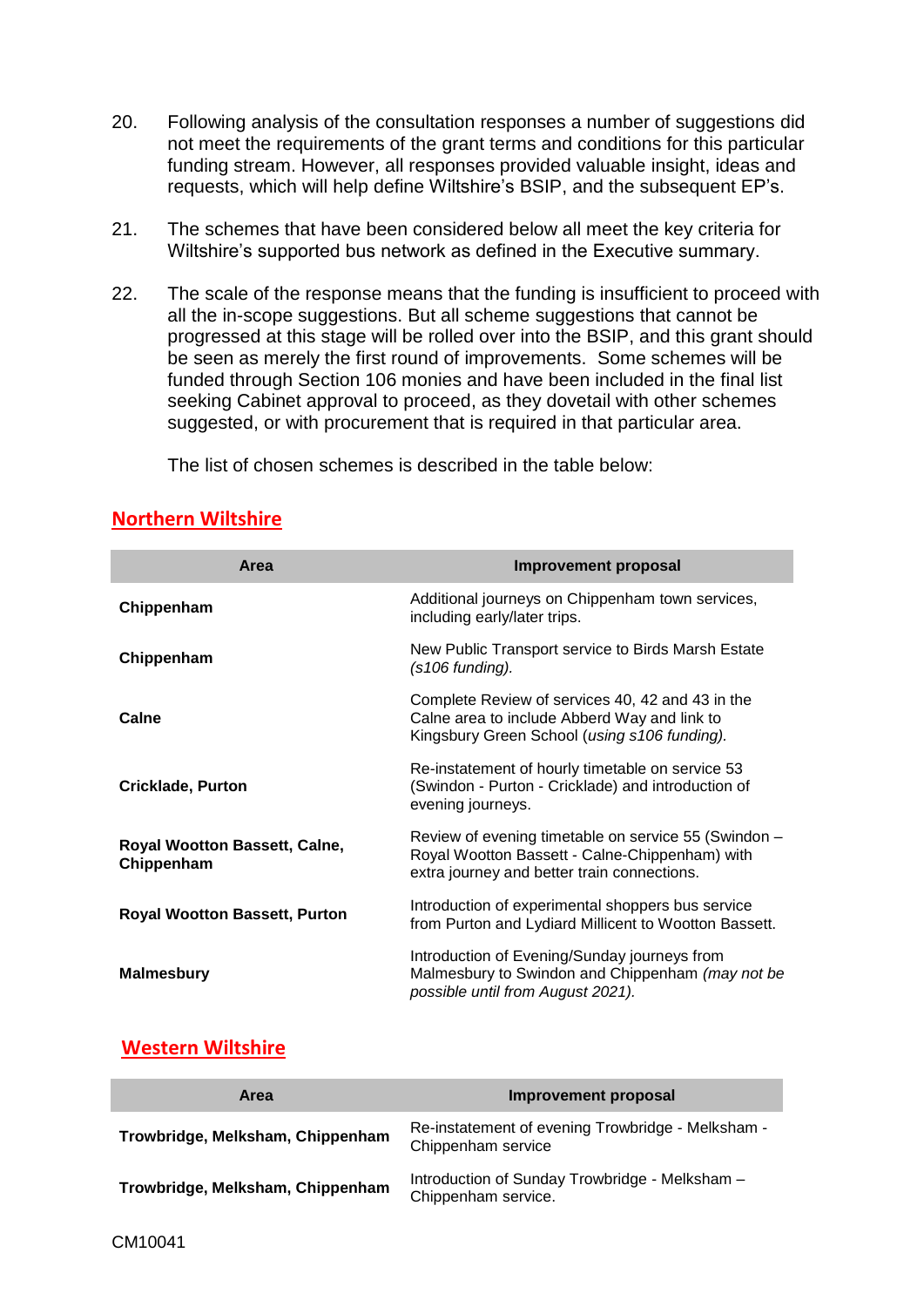| <b>Trowbridge</b>                             | Improved service for Studley Green and other<br>estates in Trowbridge.                                                              |
|-----------------------------------------------|-------------------------------------------------------------------------------------------------------------------------------------|
| Bradford, Trowbridge, Westbury,<br>Warminster | Re-instatement of half-hourly service between<br>Warminster and Trowbridge on service D1 and extra<br>journeys via Winsley to Bath. |
| Bradford, Trowbridge, Melksham,<br>Corsham    | Additional journeys on service 69 Trowbridge –<br>Bradford-on-Avon - Holt - Melksham - Corsham.                                     |
| Warminster                                    | Re-instatement of half-hourly morning timetable on<br>town service 50.                                                              |
| Warminster                                    | Re-instatement of lunchtime journeys on<br>Warminster-Frome service 53.                                                             |
| Warminster                                    | New shoppers service from Chapmanslade to<br>Warminster (possibly in conjunction with 53 change).                                   |
| Seend                                         | Extension of Friday shoppers service X84 to Bath to<br>include Seend.                                                               |

## **Eastern Wiltshire**

| Area                         | <b>Improvement proposal</b>                                                                                                      |
|------------------------------|----------------------------------------------------------------------------------------------------------------------------------|
| Marlborough                  | Improved daytime timetable on service through Great Bedwyn<br>(possibly in conjuction with school bus 620).                      |
| Marlborough                  | Additional capacity on peak hour journeys from<br>Aldbourne/Ramsbury to Marlborough.                                             |
| <b>Marlborough, Tidworth</b> | Additional journey on service 80 from Swindon to Tidworth at<br>about 1620.                                                      |
| <b>Marlborough, Devizes</b>  | New service linking Marlborough and Devizes (using RMF<br>funding).                                                              |
| Pewsey, Upavon, Devizes      | Improved timetable between Devizes and Upavon/Pewsey with<br>better train connections at Pewsey (RMF funded).                    |
| <b>Devizes</b>               | Improved timetable on service 49 including later trips between<br>Swindon and Devizes.                                           |
| Devizes, Chippenham          | Re-instatement of early morning journey from Devizes to<br>Chippenham.                                                           |
| Devizes, Salisbury           | Introduction of faster journeys between Devizes and Salisbury<br>(may have to be delayed until major A360 road closure is over). |
| <b>Devizes</b>               | Extension of Devizes town serviced to Lay Wood (using s106<br>funding).                                                          |
| <b>Devizes</b>               | Earlier morning journeys on Devizes Town services (using s106<br>funding).                                                       |

## **Salisbury area**

| Area             | Improvement proposal                                       |
|------------------|------------------------------------------------------------|
| <b>Salisbury</b> | New Service from Longhedge to Salisbury, possibly via Five |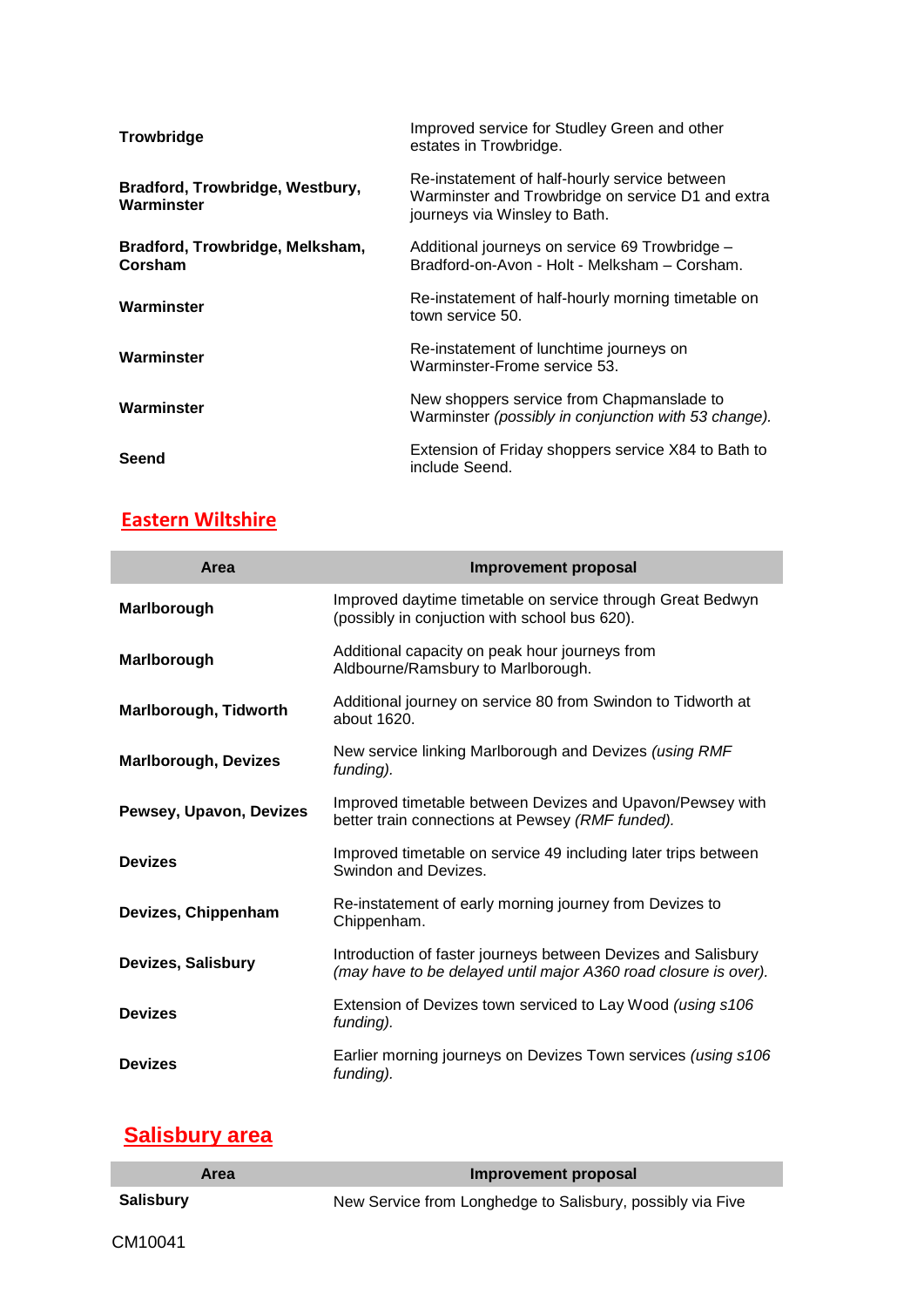|                                                      | Rivers Leisure Centre (part s106 funded).                                                                      |
|------------------------------------------------------|----------------------------------------------------------------------------------------------------------------|
| <b>Salisbury</b>                                     | New Service from Netherhampton to Salisbury.                                                                   |
| <b>Salisbury</b>                                     | Extension of service R5 to serve new estates in West Harnham<br>(s106 funded when roads open).                 |
| <b>Salisbury</b>                                     | Improvement to bus service between Longhedge and<br>Laverstock schools.                                        |
| <b>Salisbury</b>                                     | Re-instatement of service 37 to Grimsteads, Farley and East<br>Dean and Lockerley on Saturdays.                |
| Salisbury, Amesbury,<br><b>Tidworth, Ludgershall</b> | Improved evening service on Activ8 service to Bulford, Tidworth<br>and Ludgershall from Salisbury and Andover. |
| Amesbury                                             | Extension of Amesbury Hopper to serve more of Archers Gate<br>estate (s106 funded.)                            |
| Amesbury                                             | Re-instatement of Shrewton - Amesbury bus link.                                                                |

- 23. The methodology in selecting these schemes was generally based upon:
	- Meeting the terms of the grant conditions
	- The greatest number of additional passenger journeys
	- **•** Affordability
	- Sustainability, post the £671k funding
	- The existing bus operator being able to provide the service
- 24. The selection of these schemes means that there is an equal distribution of the fund across Wiltshire and aligns well with the overall vision and ambition to connect more people across Wiltshire with essential services, grow the economy and improve our carbon footprint.

## **Rural Mobility Fund**

- 25. Wiltshire Council successfully bid for £1.2 million to enhance the DRT bus service in the Pewsey Vale. The design and development of the additional services, and how they interact with the existing bus services in the area, will be strongly influenced by the local community, within the overall constraints of the DfT funding. We will be seeking opinions and suggestion from all age-groups, residents, employers, traders, and leisure / tourism venues. It will be essential that the scheme attracts new users to the buses but must also retain its existing passengers.
- 26. The benefit of enhancing the existing service will see an improvement in connectivity between small villages and hamlets to the larger local market towns, and support access to essential services, help support the emerging economy and contribute to modal shift.
- 27. The successful bid submitted included the following:
	- Changes to existing service
		- Pewsey to Devizes Revised timetable to create rail links, with buses operating across the same fixed and demand type timetable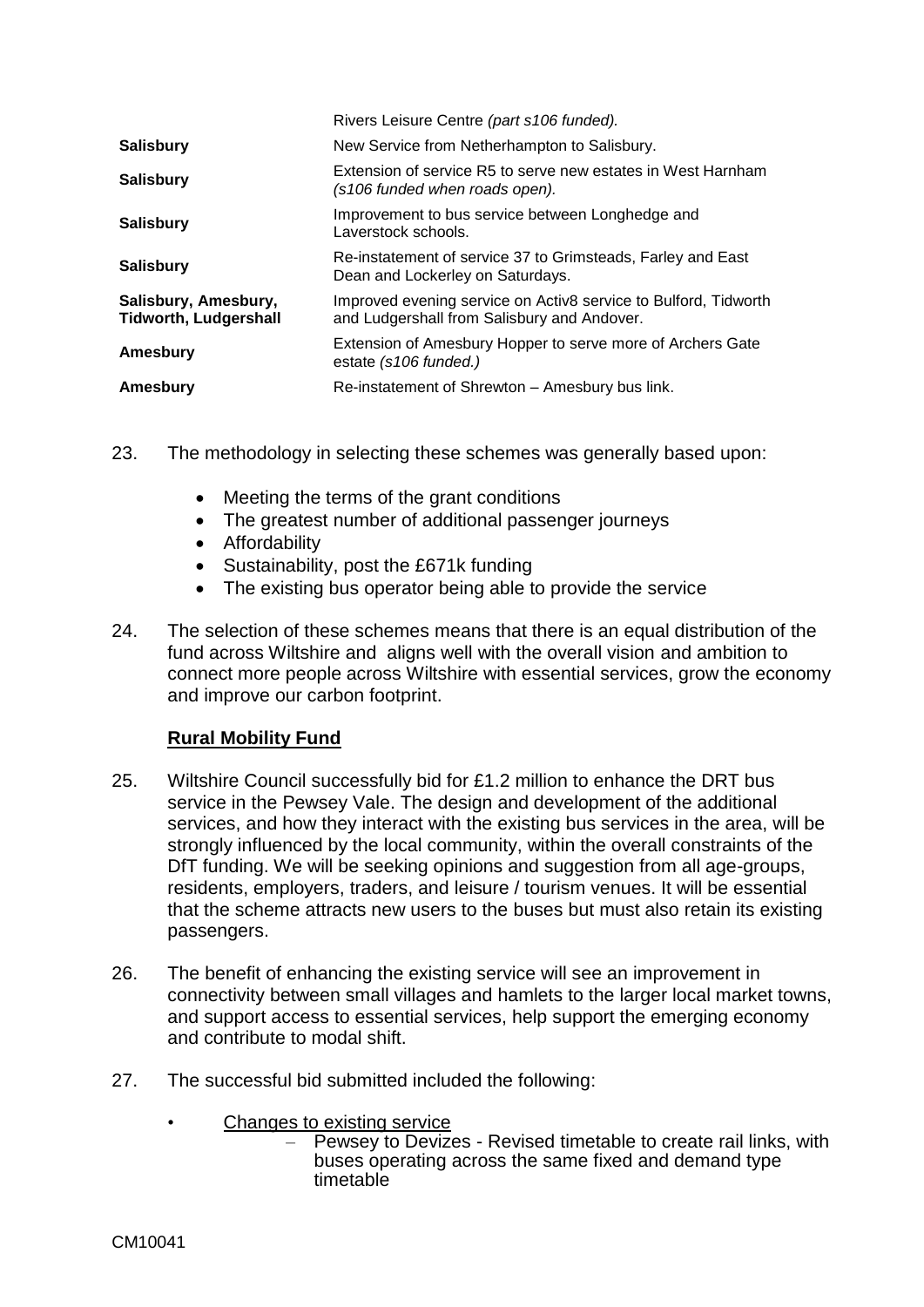- Pewsey and Bedwyn to connect with trains at Bedwyn and improve the timetable to what people want, with extra journey capacity
- Improvements to the number of journeys between Upavon and Devizes
- **New Provision** 
	- Evening and Sundays introduced. Will be subject to consultation on the timetable.
	- Pewsey / Upavon / Tidworth Link Will be a DRT arrangement and subject to consultation
	- Marlborough to Devizes Will be partly DRT and serve some villages and DRT in Marlborough Town
	- The Introduction of App and online booking capability
- 28. Running alongside the enhanced bus service we will introduce an app-based booking system, supported by back-office routing software. It is essential that everyone has access to the booking system, so some form of "call-centre" will be included for people who are unable to use the app.
- 29. It is anticipated that the additional service will go live in Summer 2022, although it may be possible to introduce some elements sooner if they can be achieved within the existing resource and contract terms.
- 30. Our term consultants, Atkins, have been appointed to manage the initial stages of this project and a permanent DRT Officer will be appointed as a Wiltshire Council employee during the winter to manage and develop this and our other DRT schemes. We will also be heavily reliant on our Community Engagement Team as they have connections which we have yet to make.
- 31. There were 17 successful RMF bidders and the DfT are now holding 6-weekly meetings for all to share best practise, knowledge, experience, problems and updates, remembering that this is an experimental fund to determine the overall effectiveness of DRT schemes.
- 32. Further progress on the project will be reported to committee as it occurs.

#### **National Bus Strategy**

- 33. Wiltshire Council is leading on this piece of work, to ensure that vision and overall Council policy are being considered. However, there is an inordinate amount of work involved and therefore we are being supported by our consultants, Atkins.
- 34. Weekly progress meetings take place between Atkins and Wiltshire Council technical staff, as well as weekly Delivery Group meetings, chaired by the Director of Communities & Neighbourhood and include a cross section of Wiltshire Council staff who have a significant influence in shaping public transport.
- 35. Wiltshire Council published its intent to form an EP with our bus operators at the end of June via a Cabinet Member for Transport, Waste, Street Scene and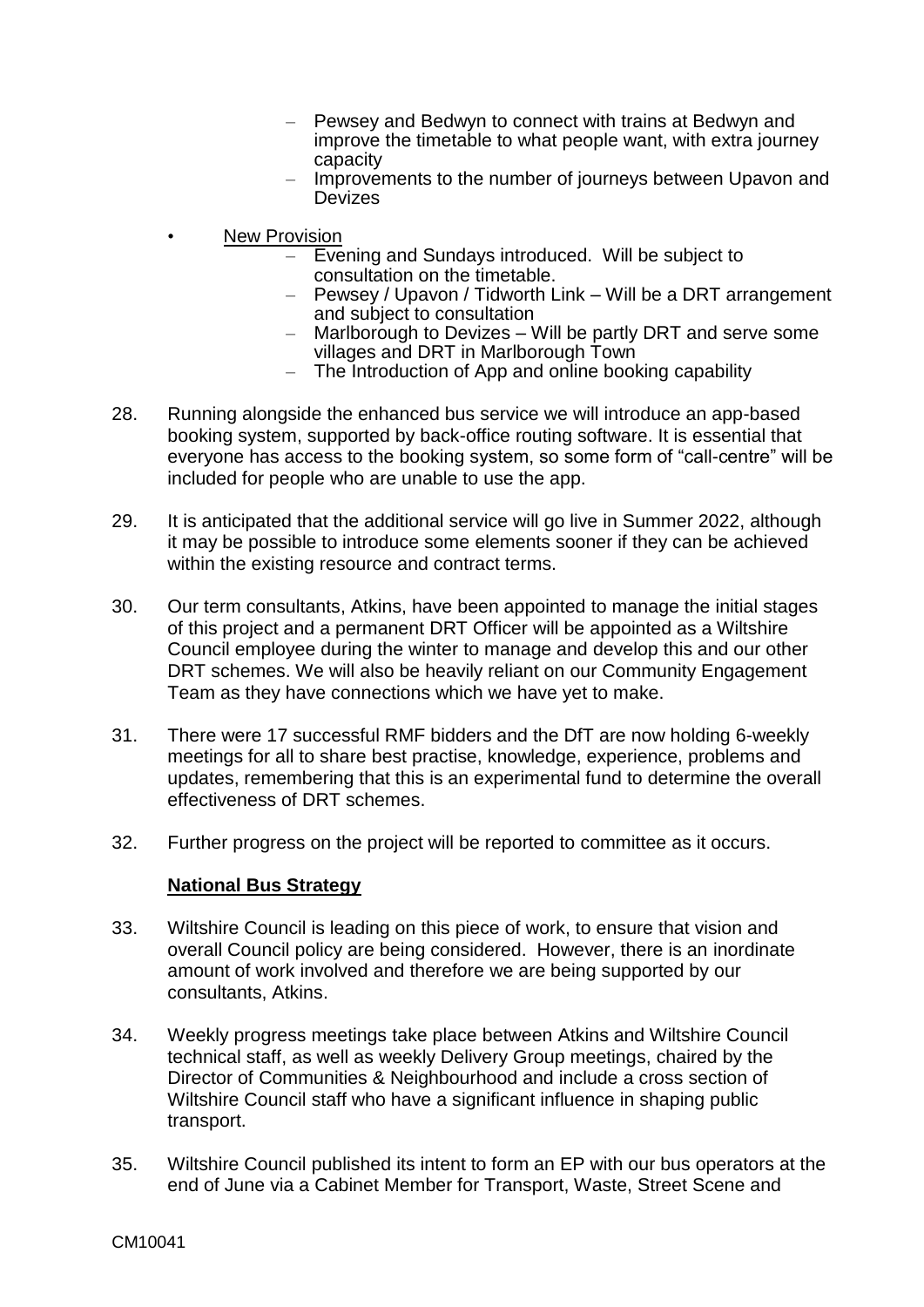Flooding decision report (see background papers at the end of this report). That report sets out the process and why the EP route was taken.

- 36. We have had initial engagement with:
	- Bus operators
	- Public and businesses (via an on-line survey)
	- Our neighbouring LTAs
	- Internal partners (via weekly meetings with Heads of Service and more detailed discussions when appropriate with departmental officers)
- 37. Discussion with bus operators has been very positive and builds upon the good working relationship Wiltshire has with them. Submissions for ambitious changes have been received and they generally align with emerging thinking and ambition put forward at discussions.
- 38. Whilst there was no requirement for a public consultation at this stage, it was felt important to establish, at a high level, what the general feeling is for the current public transport offering and try and target non bus users to understand the barriers for change. The closing date for the consultation was 27 August, a technical note produced by Atkins of the responses can be found at **(Appendix 2)** along with the questions asked as an Appendix to that note.
- 39. The main outcomes from the survey are:
	- Most survey persons had a Wiltshire postcode.
	- 8% of persons use the bus five or more times a week.

#### Bus affordability

- 43% of persons under 65 stated that better value fares would encourage bus usage.
- 40% of persons under 65 disagreed or strongly disagreed that they take the bus because it is affordable.
- 64% of persons under 20 stated that better value fares would encourage bus usage.
- 15% of persons agreed or strongly agreed that they take the bus because it is affordable.

#### Current positives

- 89% of persons said they expect to use the bus more or the same post-COVID, 25% of which said they expect to use the bus more post-COVID.
- 58% of persons under 20 outlined that the bus takes them where they want to go with just a short walk either side of their journey.

Future improvements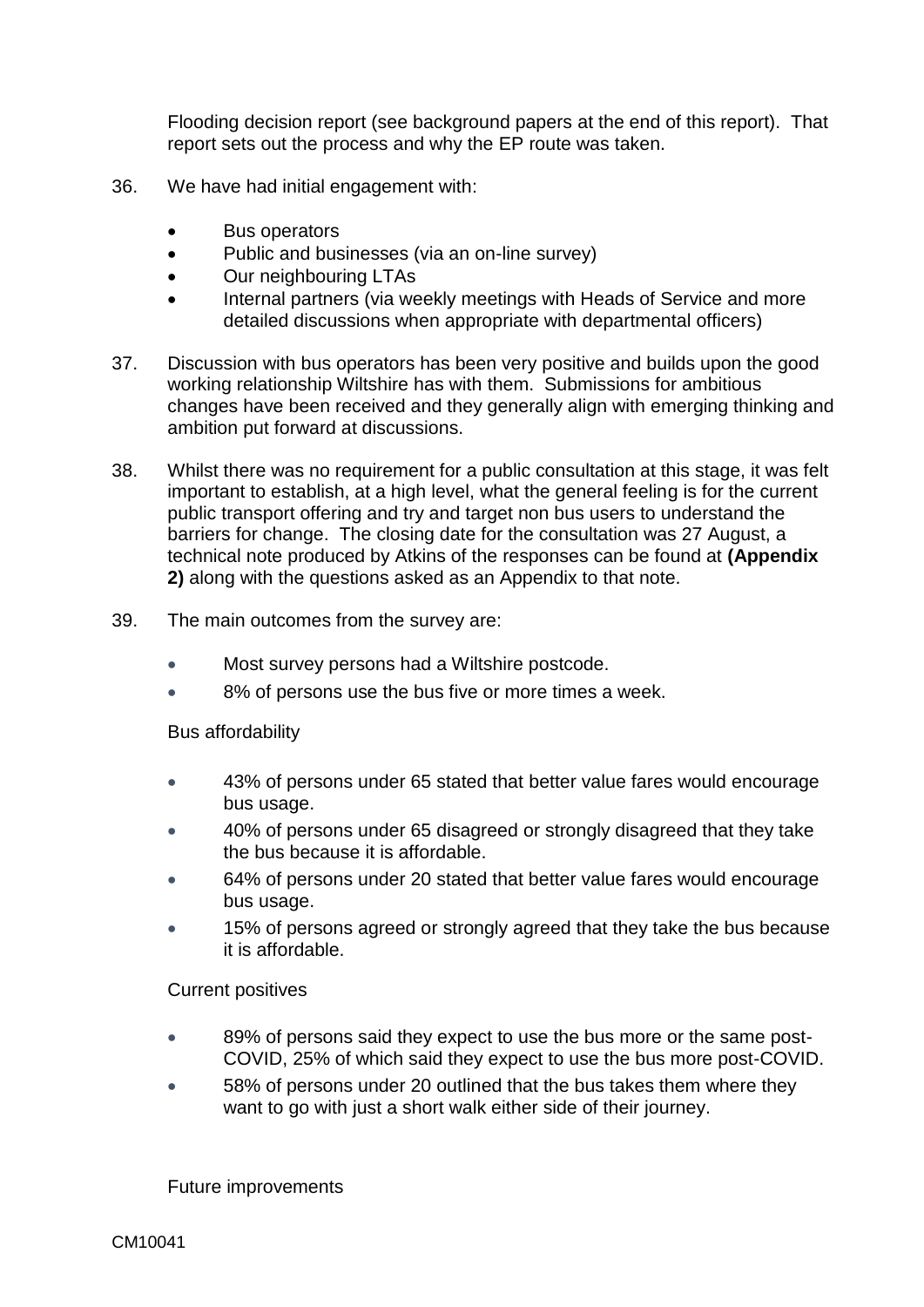- Persons most frequently selected that more frequent buses, real time bus information at bus stops, a direct bus on journeys and buses on Sunday would encourage them to use the bus.
- When ranking the bus service, the highest proportion of survey persons disagreed that they felt safe when travelling on the bus and that the bus takes them where they want to go.

#### **Businesses**

- 65% of employees and 68% customers travel to site by car or motorcycle.
- Business persons highlighted that more frequent buses (74%) and later buses (68%) would encourage employees to use the bus. Whilst 68% of business persons said that more frequent and more direct buses to their site would encourage customers to use the bus.
- 40. The NBS requires Wiltshire Council to publish a BSIP by 31 October. It is a highlevel document, for which the DfT has provided a template. The initial BSIP will contain baseline data against which progress will be measured at 6-monthly intervals. Whilst DfT obviously expects to see improvement each 6-months, it accepts that this will not always be possible, for example if funding is unable to be made available, or if a major scheme of roadworks adversely affects bus punctuality on a certain corridor.
- 41. The BSIP is enacted through legally binding EP's. Therefore, the BSIP is very broad brush, under general headings of ambition, but without the granular detail of what individual schemes will achieve. Even so, the BSIP is expected to be iterative, so the initial plan presented here will develop and change over time.
- 42. The BSIP will eventually replace the current public transport strategy, which is part of the overall Local Transport Plan. This will happen at a time when the BSIP is appropriately developed, and the EP agreed with bus operators.
- 43. The DfT has stated that it requires BSIPs to be ambitious, and one of the main funding criteria is real ambition. This can be confirmed in Baroness Vere's letter of 6 September and attached as **(Appendix 3).**
- 44. The ambition of the BSIP not only affects the level of funding Wiltshire might receive but will also influence government funding decisions for other local transport projects, such as road funding for example. Overall, the NBS is combined with the Government's cycling and walking policies and funding, so the BSIP needs to reflect this. Indeed, combining the benefits of walking, cycling and the bus has the potential to considerably increase the journey options available. In combination these modes can provide a significant proportion of local transport journeys, while providing exercise for the participants and reducing congestion and pollution for all along the route.
- 45. However, active travel is not the only area where the BSIP needs to be a cross service document. Transport is essential for users to access a wide range of council services, and this needs to be recognised in the BSIP. This must read across not only to other transport services, such as highway design and parking,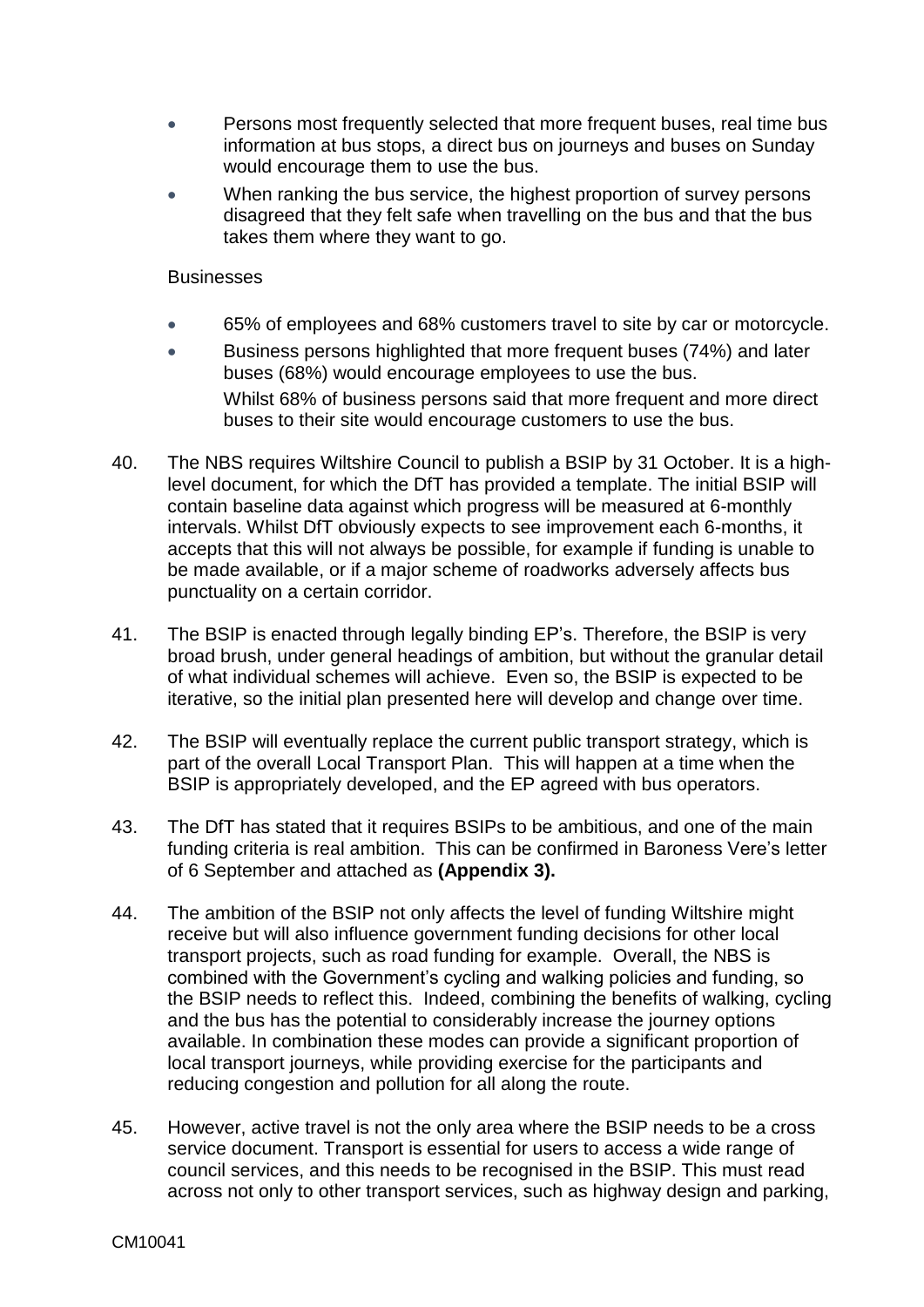but the bus needs to be embedded into the thinking of every service, such as the local plan, planning, economy and regeneration etc, etc.

- 46. The BSIP will be an iterative document, flexing, dependent upon funding, the longer-term travelling habits of the public, post coronavirus and its overall success. Therefore, it is essential that our local communities have a say in how public transport is developed. It is therefore proposed that local, communitybased focus groups are established to help support and influence. This will be further developed in conjunction with Community Engagement Managers during the autumn. Initial discussions have been had with a group called 24/7, who have long had an interest in public transport across Wiltshire. They were originally a group of volunteers, who had an opinion on how the public transport network across Wiltshire should operate, but more recently have recognised the importance of community engagement to help shape future public transport provision and strategy through the BSIP and are moving towards a more community-based model. Work will continue with 24/7 to ensure an impartial community focus feedback can be achieved to improve bus service provision across Wiltshire.
- 47. The BSIP is published as **(Appendix 1)** and It is this document that this paper is seeking Cabinet's permission to agree for submission to government by 31 October.

## **Overview and Scrutiny Engagement**

48. The Environment Select Committee was presented with a paper outlining the contents of this paper at its 7 September meeting. The committee expressed much interest in the paper and its positive outcomes for the people of Wiltshire. At the time the committee was only able to review the high-level interventions of the BSIP, as it was incomplete at that time. The committee agreed the proposals outlined in the paper which were:

It is recommended that the committee:

- (i) Notes the intention for Cabinet to agree the Subsidised Bus Service Fund be committed as defined in the table in paragraph 21.
- (ii) Notes the progress on the Rural Mobility Fund (RMF) project and that a further progress report will be submitted in the future.
- (iii) Notes and comments upon the emerging ambitions outlined in the Wiltshire Bus Service Improvement Plan (BSIP) which will form the backbone of our future Bus strategy – Connected Wiltshire and is to be submitted to the DfT by 31 October.

## **Safeguarding Implications**

49. There are no safeguarding implications as a direct result of this proposal.

## **Public Health Implications**

CM10041 50. There are no public health issues arising directly from this report.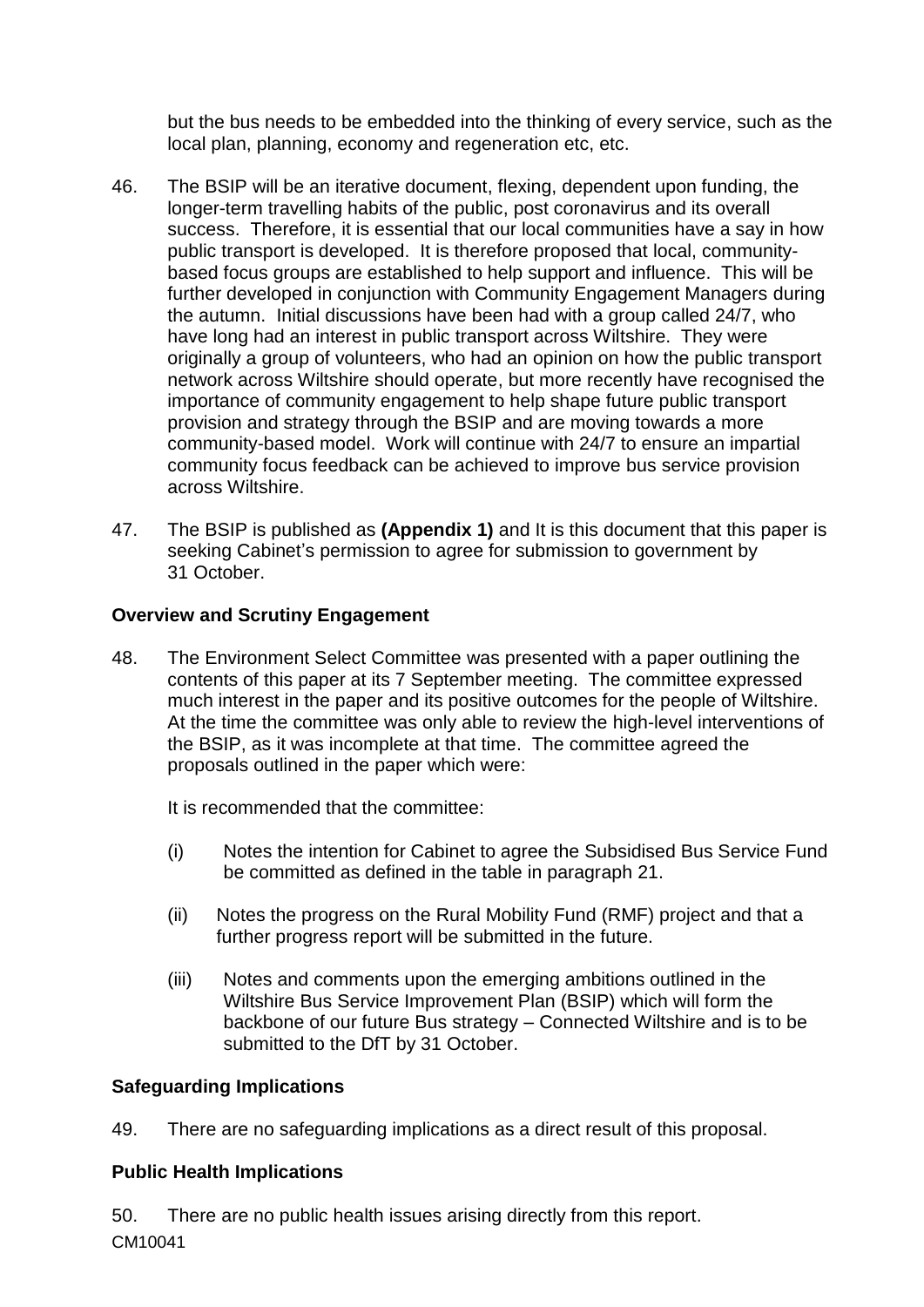## **Procurement Implications**

## **Subsidised Bus Service Funding**

- 51. Additional services will need to be procured as part of this process. The exact nature of the procurement process will depend on which element is being considered.
- 52. It will be possible in some cases to amend an existing contract under the deminimis guidelines of the Transport Act 1985. This would be used for small scale amendments to contracts.
- 53. In other cases, the bus service being amended is run on a commercial basis, and the present operator has the necessary resource in the right places and at the right times to commit to the additional service. Again, this extra provision can be procured on a deminimis or direct award basis.
- 54. In some cases, it may be necessary to go out to tender for the additional provision. This would occur where new provision is required which is not an adjustment of, or addition to existing journeys.
- 55. All procurement will be undertaken within the scope of our existing Dynamic Purchasing System.

## **Rural Mobility Fund**

- 56. There are a number of distinct procurement phases within this project:
	- Consultancy Support has been procured through our framework agreement with Atkins.
	- Booking App and associated back office and routing software will be procured on a competitive basis, but the route to market is yet to be defined.
	- Bus service provision will be procured via the usual Dynamic Purchasing System used for public transport procurement in Wiltshire. It is currently considered necessary to terminate the present two bus, 6-days a week, day-time only contract in the area and replace it with a four-bus contract with some journeys running in the evenings and on Sundays.

Additional information will be provided to Cabinet as the project progresses.

#### **National Bus Strategy**

- 57. The BSIP has no procurement implications as it is a high-level aspirational document.
- 58. The EP and EP Schemes, which will be developed from the BSIP, will involve procurement activity and will follow the appropriate procurement processes.

#### **Equalities Impact of the Proposals**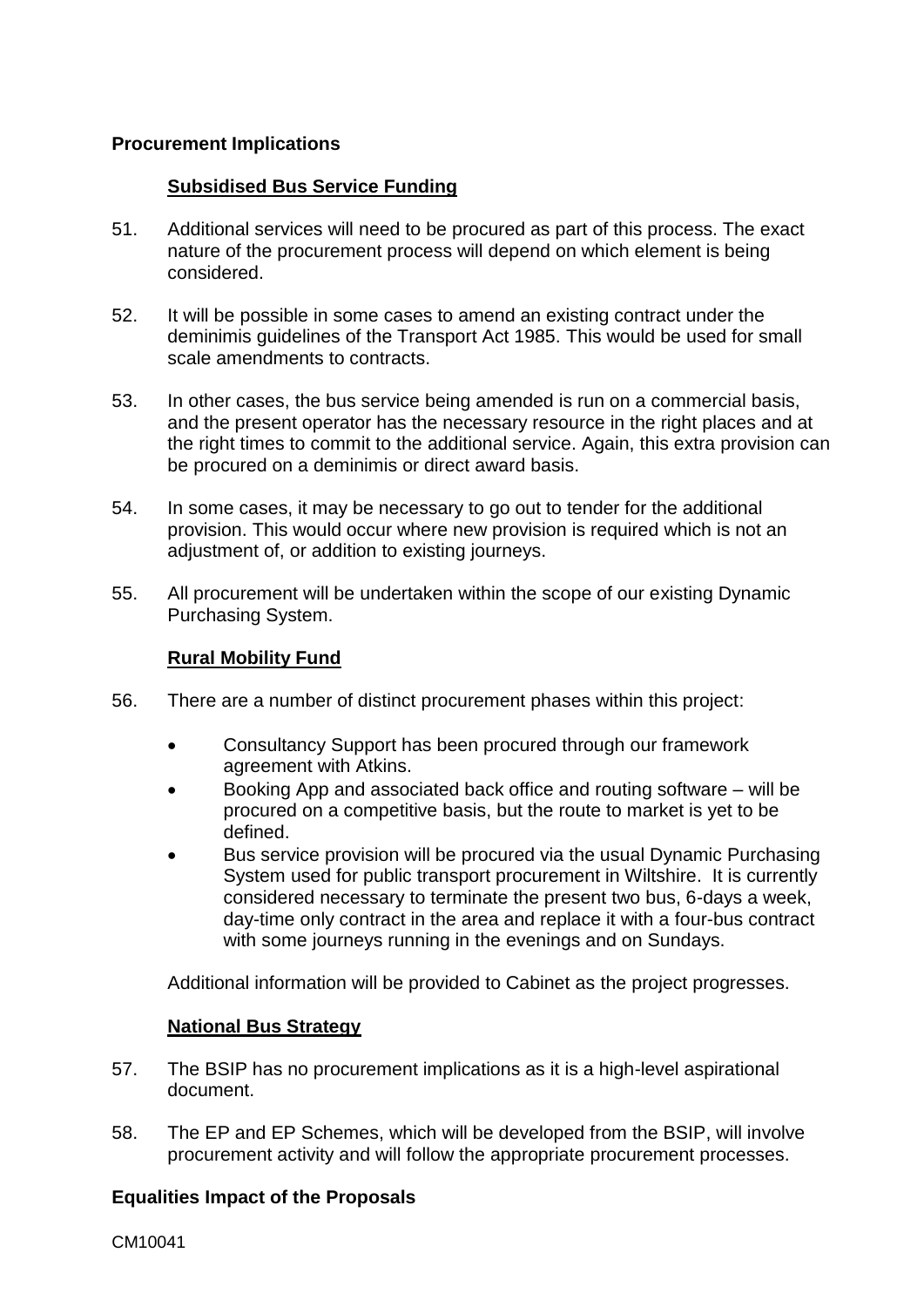- 59. The following protected characteristics have been identified in an Equality Evidence Analysis:
	- $\bullet$  Age
	- **•** Disability
	- Low Incomes
	- Rurality
	- People with no access to private transport
	- Military status
	- Pregnancy and Maternity
	- Race
	- Religion and Belief
	- Sex
	- Shift / Part-time workers
	- Carers
- 60. The first six characteristics are likely to be impacted greater than the rest and the following is a short summary for each of these six protected characteristics:
	- *Age* Younger and older people are more reliant on bus services and less likely to have access to a car. Also, fewer young people now hold driving licences and we live in an increasingly 'ageing society'. Younger people need affordable bus services to enable them to take up opportunities in education and work, and to increase their independence. Research has shown that many older people place particular value on 'local' and 'daytime' travel and predominantly travel for shopping, to access key services (notably healthcare) or to visit family and friends. Both groups also benefit from the health benefits of using public transport through encouraging outside activity and mobility.
	- *Disability* People with disabilities are less likely to drive and therefore could become marginalized from the wider community and more reliant on support services without independent travel options, such as supported bus services to provide them access to employment opportunities and essential services or, to visit friends and family. Disabled people are also likely to need more trips to GPs and hospitals for regular medical appointments.
	- *Low incomes* People on low incomes are particularly reliant upon local public transport services and a lack of available and adequate services can be a significant barrier to accessing employment opportunities and essential services. Public transport can also provide health benefits (as people walk more and drive less) which can be particularly beneficial for people from socio-economically deprived areas which typically have lower levels of health.
	- *Rurality* In rural areas, settlements are dispersed, and homes, jobs and services are scattered – access to everyday opportunities and services can therefore be challenging. Rural bus services can help combat social exclusion by enabling non-drivers to access shops, education, training,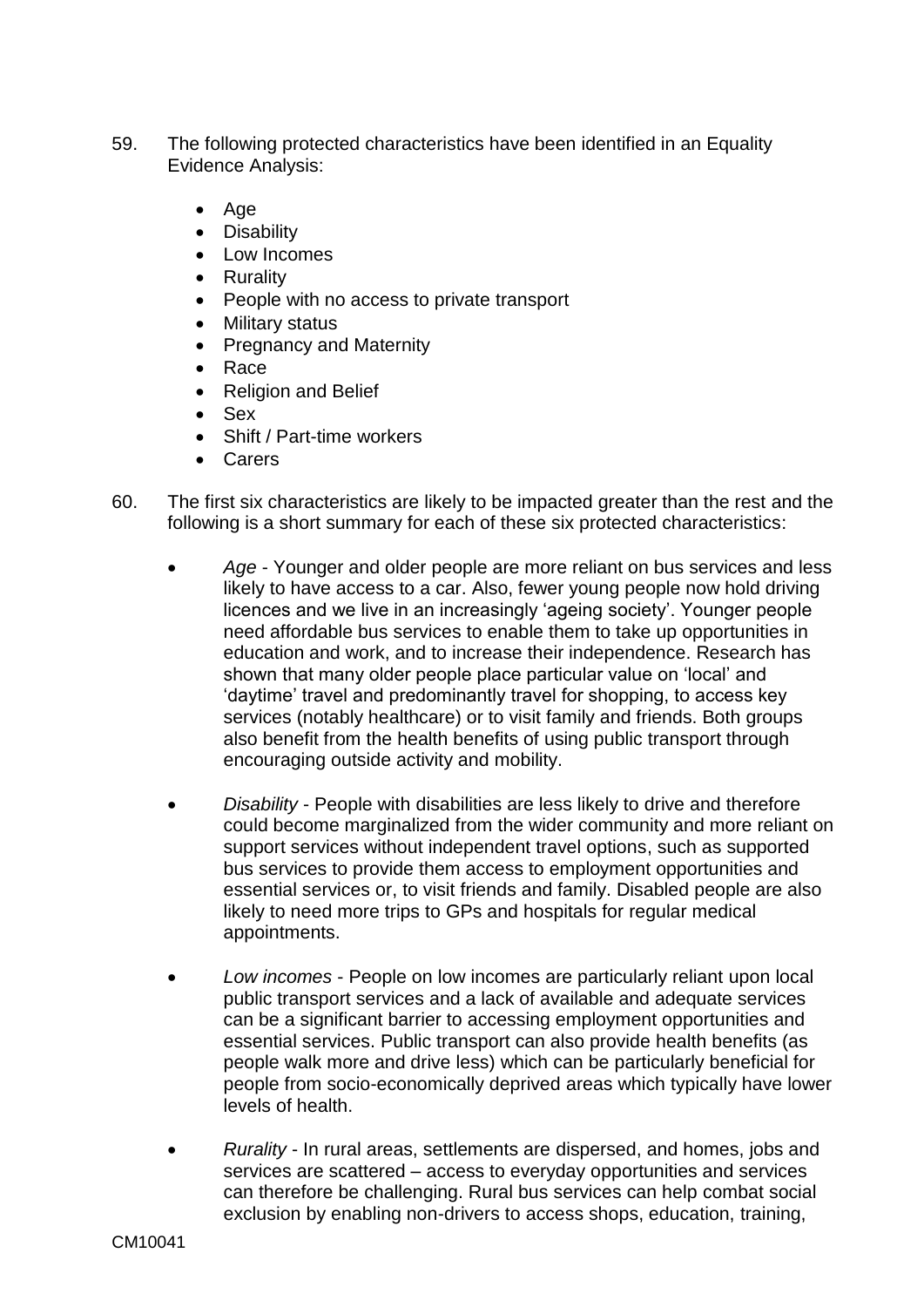and essential services. They are also important for the local economy; small businesses in rural areas need good accessibility for their employees and rural buses can encourage visitors and tourists.

- *People with no access to private transport* are particularly reliant upon local public transport services and a lack of available and adequate bus services can be a significant barrier to accessing employment opportunities and essential services.
- *Military Status* Military personnel and their families are often located in camps in (semi) rural locations. Therefore, withdrawn or reduced supported bus services will reduce travel options to access essential services or visit friends and family. There is also an increased risk of social isolation.

## **Environmental and Climate Change Considerations**

- 61. Wiltshire Council has declared a climate emergency and it will be imperative for the BSIP to reflect the objectives of the Council's new climate strategy. Public transport, along with cycling and walking, plays a pivotal role in the reduction of carbon emissions through reduced car use and in turn improved air quality. Without an effective and ambitious active travel and public transport strategy it will not be possible to achieve the objectives set out in Wiltshire's climate strategy, and the government's [Transport Decarbonisation Strategy](https://eur02.safelinks.protection.outlook.com/?url=https%3A%2F%2Fwww.gov.uk%2Fgovernment%2Fpublications%2Ftransport-decarbonisation-plan&data=04%7C01%7CJason.Salter%40wiltshire.gov.uk%7Cb5b5cb4a6d0245966e6108d97dc8b96b%7C5546e75e3be14813b0ff26651ea2fe19%7C0%7C0%7C637679123314923965%7CUnknown%7CTWFpbGZsb3d8eyJWIjoiMC4wLjAwMDAiLCJQIjoiV2luMzIiLCJBTiI6Ik1haWwiLCJXVCI6Mn0%3D%7C1000&sdata=JFPNpmnnZ2V3smePJSqEO4N3T8jPyHZ%2B4LFmNHaZKy4%3D&reserved=0)
- 62. The five largest bus companies in the UK have all pledged that they will only purchase zero emission vehicles as set by the government timetable. This will likely take some time to filter down to bus services operated in Wiltshire, favouring the more city and urban set ups, but nevertheless a real step change for the industry. Future iterations of the BSIP and or the EP will need to consider zero emission and air quality issues further and until zero emission vehicles are readily available for Wiltshire operators perhaps Euro 6 engine types could be considered as they are the cleanest diesel engine available.
- 63. By having more buses carrying more passengers will see an increase in modal shift and therefore remove car journeys across Wiltshire. A fully laden double deck bus for example can eliminate 70 car journeys.

#### **Risks that may arise if the proposed decision and related work is not taken**

- 64. Whilst no specifics have been identified by the DfT, it has made it very clear that any LTA failing to engage with the NBS will receive no funding from the Government. Therefore, from April 2022, only LTAs with an EP will be able to access the new discretionary streams of Government bus funding. In addition, only services operated under these statutory agreements will be eligible for the reformed Bus Service Operators Grant (BSOG), subject to consultation. The DfT will also consider an LTA's performance with respect to the policies set out in its BSIP when considering funding allocations for wider, non-bus local transport schemes.
- 65. Already allocated funding would need to be returned to government, which would not only be reputationally damaging, but would be a retrograde step in the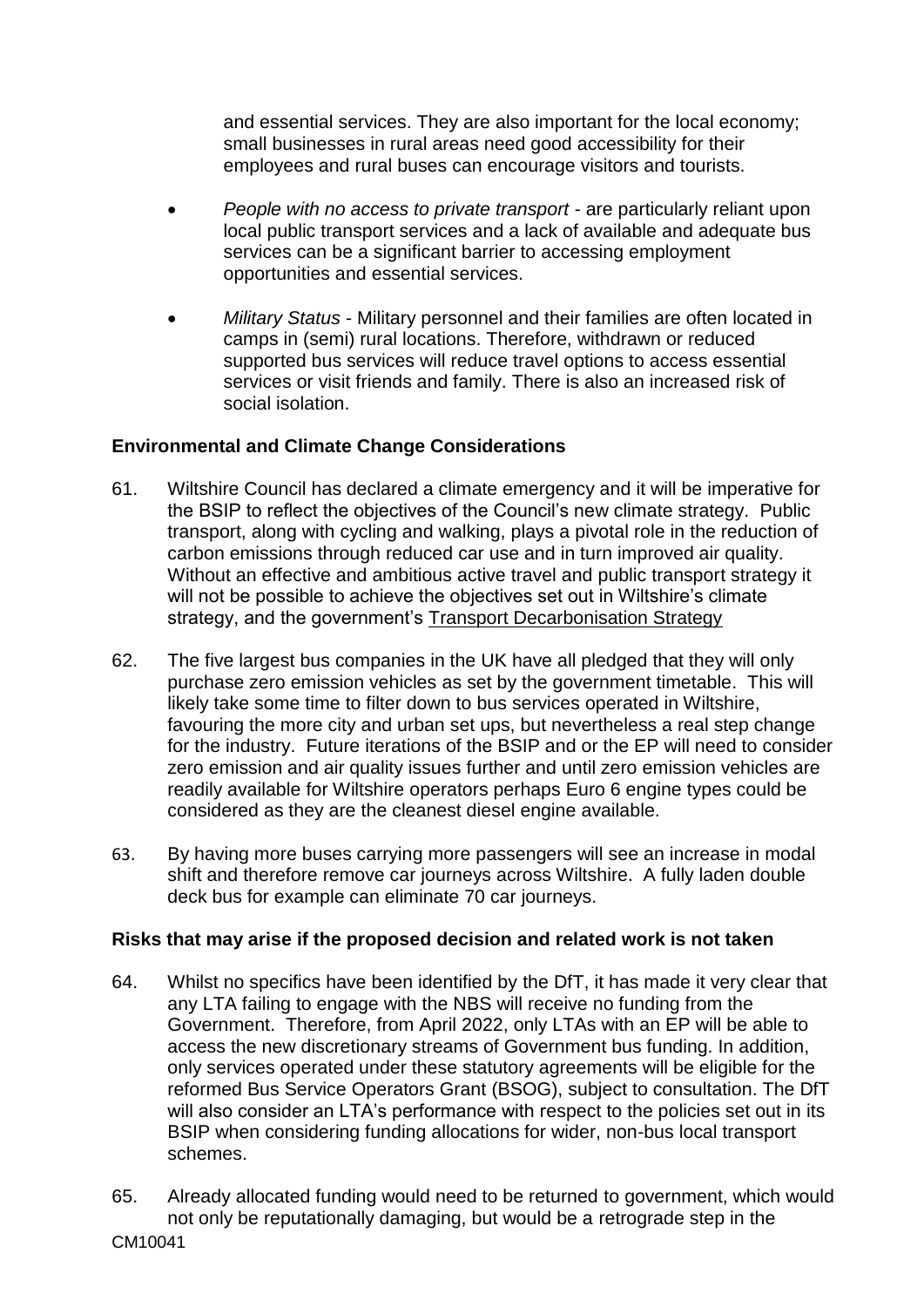development of public transport and its contribution to the Council's wider objectives.

| Risks that may arise if the proposed decision is taken and actions that will be |  |  |
|---------------------------------------------------------------------------------|--|--|
| taken to manage these risks                                                     |  |  |

| <b>Risk</b>                                                       | <b>Mitigation</b>                                                                                                                                                                                                                            |
|-------------------------------------------------------------------|----------------------------------------------------------------------------------------------------------------------------------------------------------------------------------------------------------------------------------------------|
| Available skills and resources to<br>deliver all areas of the NBS | Additional capacity money has been<br>allocated by government to address<br>this. This allocation is ringfenced.                                                                                                                             |
| Uncertainty over long term funding<br>post the current parliament | A funding risk assessment will need<br>to be compiled by both Wiltshire<br>Council and the bus operators to<br>ensure that schemes put forward as<br>part of the EP process do not<br>adversely affect both parties on a<br>long term basis. |
| A shortage of bus drivers to cater for<br>additional demand       | A close working relationship with<br>Wiltshire's bus operators will be<br>maintained to understand any<br>shortfall and consideration in the<br>BSIP to help grow employment in<br>this sector will be made                                  |

#### **Financial Implications**

#### **Subsidised Bus Service Funding**

66. The DfT awarded Wiltshire Council £671k on a formula basis. This money must be committed by 31 March 2022 and should be spent by 31 March 2023. The expectation from DfT is that these schemes will be commercial once funding has expired (fares taken on the bus will cover the operating costs incurred); however, in a rural environment such as Wiltshire, this is unlikely to be the case. However, we believe that there is scope to include the continuation of those schemes which show promise to be included in our wider BSIP improvement Plan, which will be funded by central government.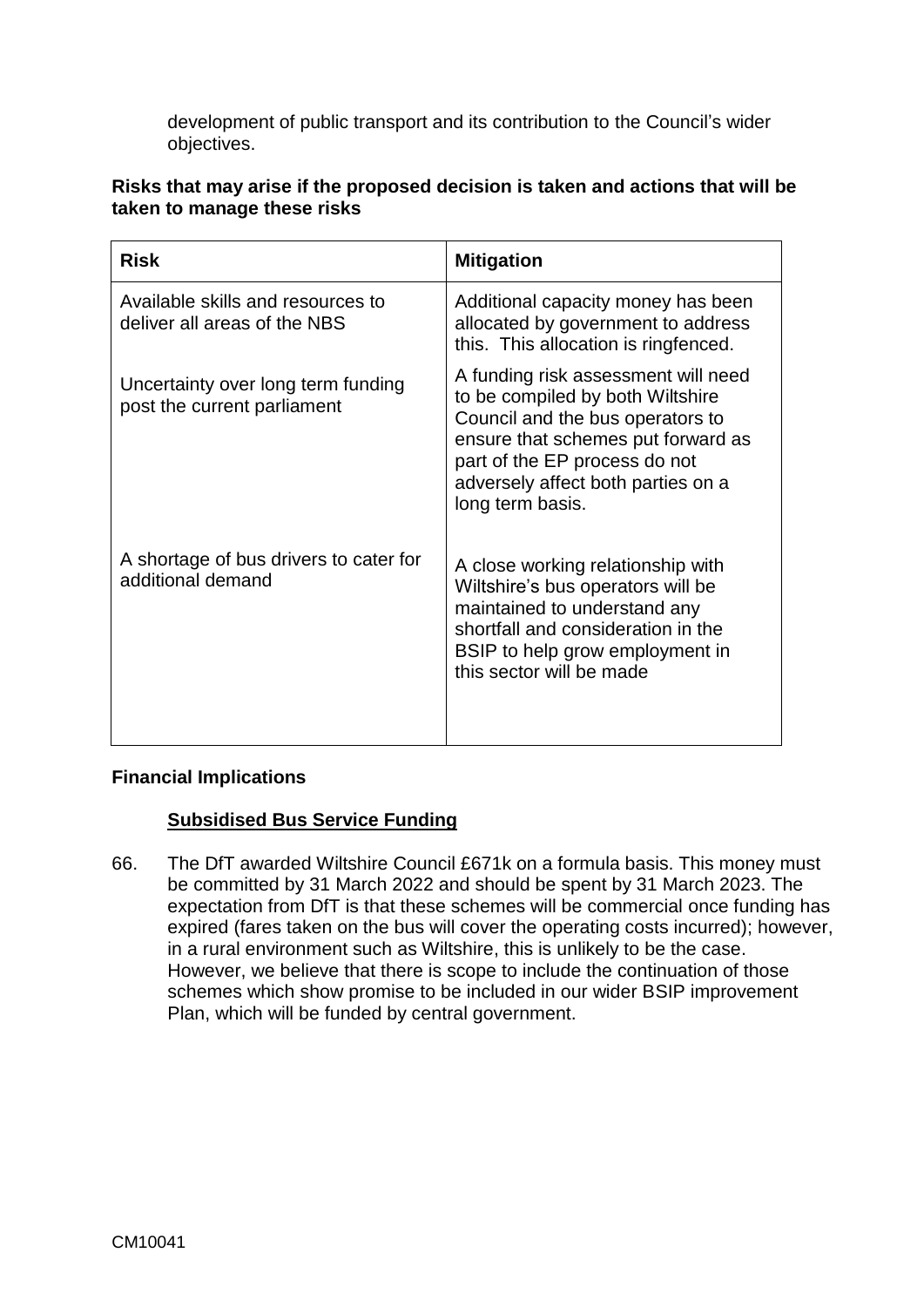## **Rural Mobility Fund**

67. Wiltshire Council bid for and was successful in receiving a £1.2 million grant to expand upon the existing Demand Responsive Bus Service in the Pewsey Vale. The following table is an indicative breakdown of the costs of the project.

|                  |                                             | Year 1     | Year <sub>2</sub> | Year <sub>3</sub> | Year 4     | <b>Total</b> |
|------------------|---------------------------------------------|------------|-------------------|-------------------|------------|--------------|
|                  |                                             | 21/22      | 22/23             | 23/24             | 24/25      |              |
|                  | <b>Project Manager</b>                      | £29,167    | £35,000           | £35,000           | £35,000    | £134,167     |
|                  | Vehicles & drivers<br>weekday / Sat daytime | £0         | £241,770          | £290,124          | £290,124   | £822,018     |
|                  | Immediate service<br>enhancements           | £30,000    | £0                | £0                | £0         | £30,000      |
|                  | Software set up                             | £30,000    | £0                | £0                | £0         | £30,000      |
| Costs            | <b>Ongoing Software Costs</b>               | £0         | £37,833           | £45,400           | £45,400    | £128,633     |
|                  | <b>Summer Sunday Driver</b>                 | £0         | £0                | £7,500            | £7,500     | £15,000      |
|                  | Evening drivers                             | £0         | £38,375           | £46,050           | £46,050    | £130,475     |
|                  | Marketing                                   | £0         | £20,000           | £10,000           | £10,000    | £40,000      |
|                  | Other                                       | £10,000    | £20,000           | £10,000           | £10,000    | £50,000      |
|                  | <b>TOTAL</b>                                | £99,167    | £392,978          | £434,074          | £444,074   | £1,370,293   |
|                  | Income - cash fares +<br>concessions        | £0         | $-£10,128$        | $-£30,000$        | $-E44,000$ | $-£84,128$   |
| <b>Funded by</b> | H2S transport contribution                  | £0         | $-E25,000$        | $-E30,000$        | $-E30,000$ | $-£85,000$   |
|                  | RMF funding                                 | $-E89,167$ | £370,666          | £370,666          | £370,666   | £1,201,165   |
|                  | <b>TOTAL</b>                                | $-£89,167$ | £405,794          | £430,666          | £444,666   | £1,370,293   |
|                  | <b>Funding difference</b>                   | £10,000    | $-£12,816$        | £3,408            | $-£592$    | £0           |

As part of the bid submission S151 Officer approval was required.

## **BSIP**

68. The BSIP must be submitted to government by the 31<sup>st</sup> October 2021. It is not expected to be vastly detailed nor granular, running to hundreds of pages. Nor will it be taken as definitive or immutable commitments or statements of intent on Wiltshire's part. Its main purpose is to get everyone thinking about what questions need to be addressed in the area, to explore possible answers, and to provide an early basis for Government funding decisions in the autumn and winter in preparation for the financial year 2022/23 when transformational funding begins.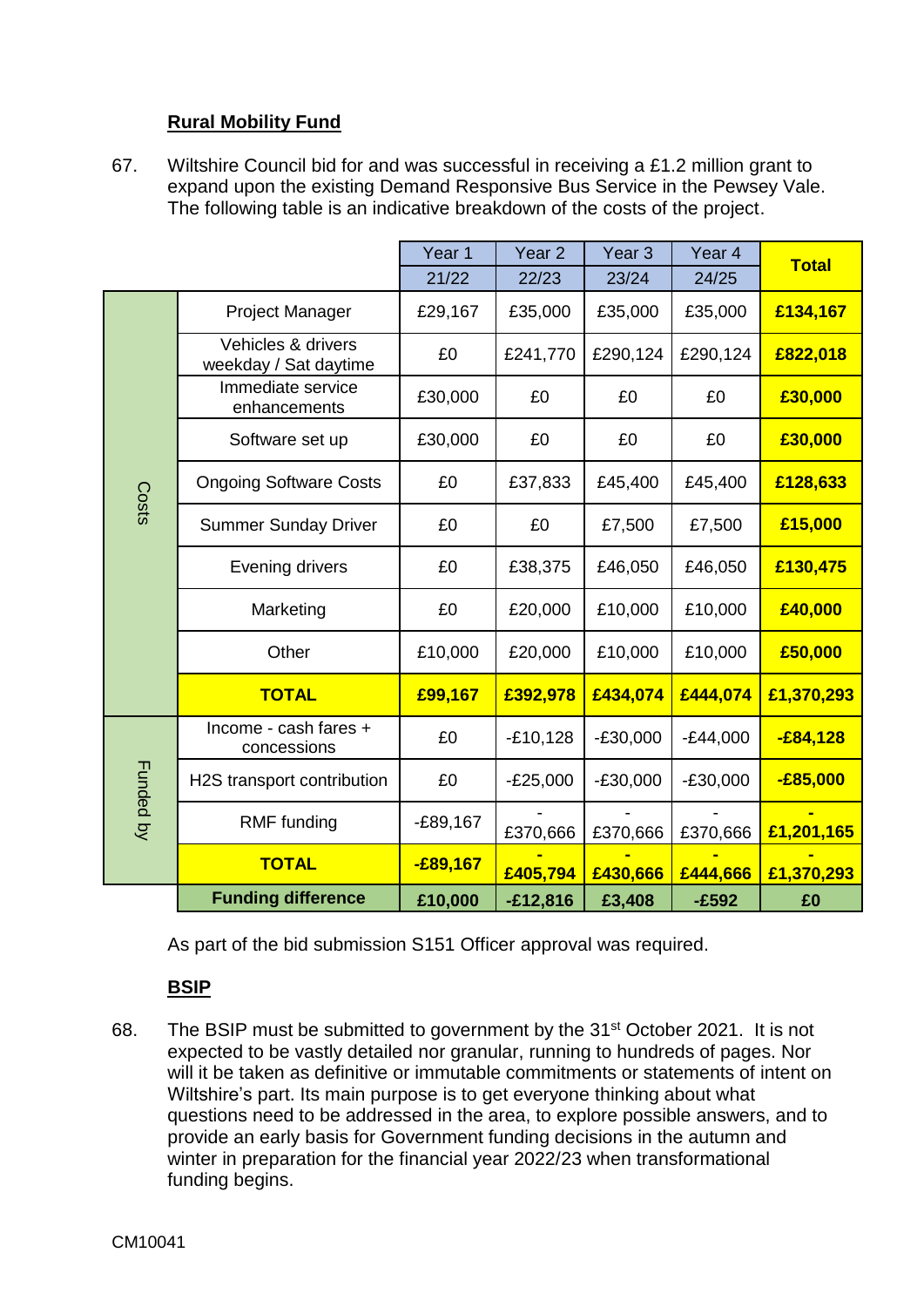- 69. The DfT expects Wiltshire's Enhanced Partnership Scheme/Plan to be funded by a combination of formula and our level of ambition as set out in the Bus Service Improvement Plan.
- 70. There may, however, be cases where the Council may wish to "match-fund" and the DfT has indicated that it will look favourably on such arrangements as it demonstrates commitment, but any such plans would be subject to separate submission(s) to Cabinet.
- 71. Recognising the scale of work involved in enacting the NBS the DfT has provided, on a formula basis, £306k to fund additional resources. So far £55k has been spent with our consultants, Atkins, to conduct data analysis beyond our usual remit in preparation of our BSIP. Going forward we will use the remaining funds on a blend of newly appointed in-house staff and additional specialist consultancy help when that is most appropriate.
- 72. Whilst no specifics have been identified by the DfT, it has made it very clear that any LTA failing to engage with the NBS will receive no funding from the Government. Therefore, from April 2022, only LTAs with an Enhanced Partnership will be able to access the new discretionary streams of Government bus funding. In addition, only services operated under these statutory agreements will be eligible for the reformed Bus Service Operators Grant (BSOG), subject to consultation. The DfT will also consider an LTA's performance with respect to the policies set out in its BSIP when considering funding allocations for wider, non-bus local transport schemes.

**(Appendix 4)** is a table setting out the indicative costs of some of the schemes in priority order. This table is designed to help government understand the appetite for transformational investments which support the bus sector in the short, medium, and long term. It in no way means either Wiltshire Council, or the bus operator are committed to anything financially. Schemes that can attract part, or match funding will be considered more favourably. The only scheme where this is possible in Wiltshire currently is the replacement of the road side Real Time Passenger Information (RTPI), whereby £220,000 has been set aside to replace signs in and around the Salisbury city region funded through Section 106 monies. The remaining sign replacement across the county will hopefully come from the BSIP.

#### **Legal Implications**

- 73. There are no legal implications for the Subsidised Bus Service Funding Rural Mobility Fund or Bus Service Improvement Plan which will be provided under the terms of the Transport Act 1985 the Transport Act 2000 and the Bus Services Act 2017.
- 74. The Enhanced Partnership stage of the National Bus Strategy will have legal implications, and a further paper will be brought before committee at the appropriate time.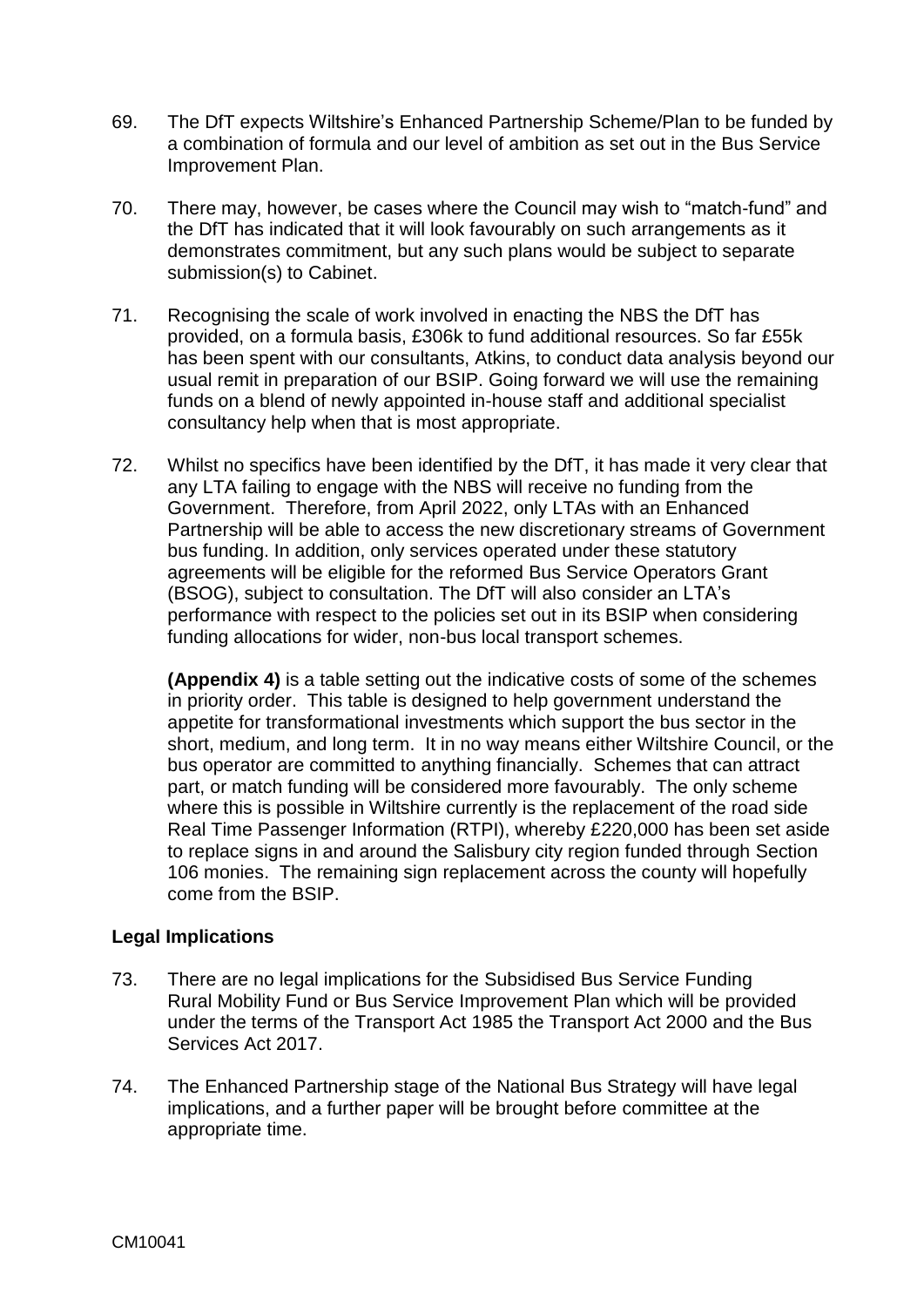## **Workforce Implications**

- 75. The NBS will place significant additional demands upon our staff resource. The DfT has so far awarded Wiltshire Council £306,000 of additional capacity funding, as it recognises that years of austerity have eroded much of the capacity and skills within LTAs to deliver on such initiatives. Some of this funding will be spent by employing the services of Atkins as consultants, but there will be a need to employ additional staff, as whilst consultants give us the ability to meet tight deadlines in the short term, it is important that we have the internal staff resource to meet the on-going requirements of the NBS.
- 76. We intend to appoint to a:
	- National Bus Strategy Officer to oversee the implementation and on-going development of the strategy in Wiltshire.
	- National Bus Strategy Support and Marketing Officer to support the above and fill the marketing and public awareness gap that Atkins have highlighted.
	- Demand Responsive Transport Manager to oversee all DRT projects, including the Rural Mobility Fund Pewsey Vale scheme.
- 77. The DfT has established a Bus Centre of Excellence, which will provide courses and accreditation for officers, as well as a repository for essential information and best practice. Whilst details are awaited, we anticipate that making use of this resource, possibly as part of Wiltshire's apprenticeship programme, would be advantageous.
- 78. Whilst the costs of this extra staff resources will be funded from the NBS and the RMF initially, there will be a need for these posts beyond the current funding. It is unclear what funding may be available from the DfT in the longer term, but it is likely that these posts will need to be funded internally from the 24/25 financial year.
- 79. The NBS aims to increase ridership and in doing so more buses and bus drivers will be required. Whilst the recruitment of drivers will be the responsibility of the bus companies, there are concerns about the number of additional bus drivers it will be possible to employ. Not only are there signs of over employment in some sectors, but there are also currently incentives for bus drivers to re-train as lorry drivers, or to switch to parcel delivery. How these trends play out in the medium term remains to be seen, but they do cause concern.

## **Conclusions**

It is recommended that Cabinet:

- Agrees to the Subsidised Bus Service Fund being committed as defined in the table in paragraph 22
- Notes the progress on the Rural Mobility Fund (RMF) project and that a further progress report will be submitted in the future.